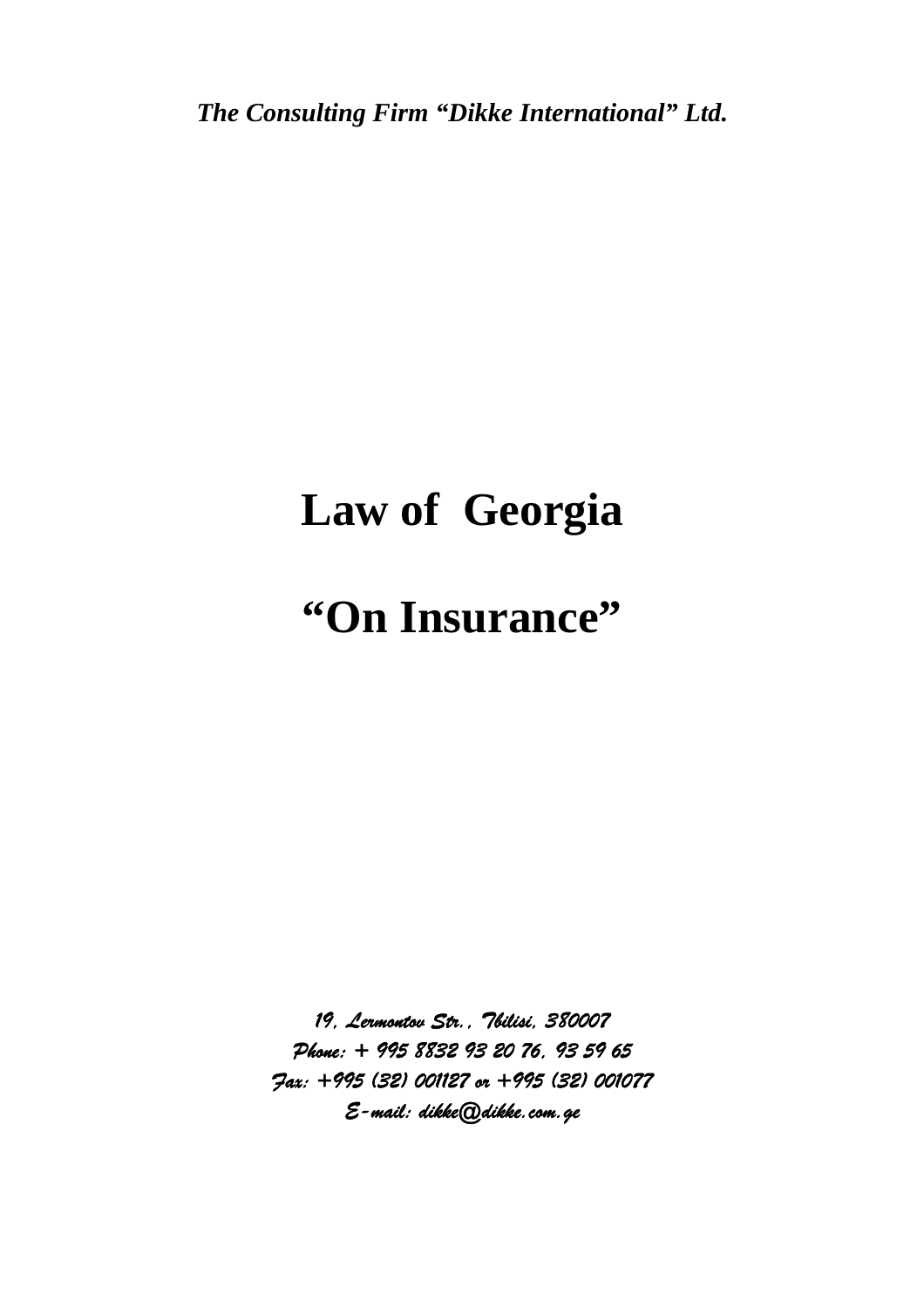## **Law of Georgia**

## **On Insurance**

#### **Chapter I**

#### **General Provisions**

#### *Article 1. Relations Regulated by the Law*

- 1. The present Law regulated relations in the sphere of insurance between insurance organizations and legal and natural persons as well as between insurance organizations proper, establishes basic principles of the state regulation of insurance activity.
- 2. Relations in the sphere of insurance are regulated under the Constitution of Georgia, the Civil Code, the present Law, other Georgian laws and bylaws.
- 3. Provided an international treaty or agreement to which Georgia is a party sets rules other than those specified in this Law, the provisions of the international treaty or agreement shall prevail.
- 4. The effect of this Law shall not apply to the state social and the state compulsory medical insurance.

#### *Article 2. Basic Definitions Used in the Law*

The definitions used in this Law have the meaning as follows:

- a) *Insurance* is the relations established for the protection of personal and property interests of natural and legal persons at the expense of cash funds formed by insurance contributions (insurance premiums) and other sources allowed under law upon occurrence of certain circumstances (insurance incident);
- b) *Insurance* activity is the activity associated with the registration and implementation of insurance and reinsurance contracts;
- c) *Insurer* is a legal person in the organizational and legal form of a limited liability or a joint stock company which has been set up to implement insurance activity an which has under the provisions of the present Law secured a license to a certain type of insurance;
- d) *Policyholder* is a natural or legal person who has signed an insurance contract with an insurer;
- e) *Insurant* is a natural or legal person for whose benefit the insurance contract has been concluded. The insurant may concurrently be the policyholder unless otherwise provided by the insurance contract;
- f) *Beneficiary* is a natural or legal person who, in compliance with the insurance contract or insurance legislation, receives the insurance indemnity;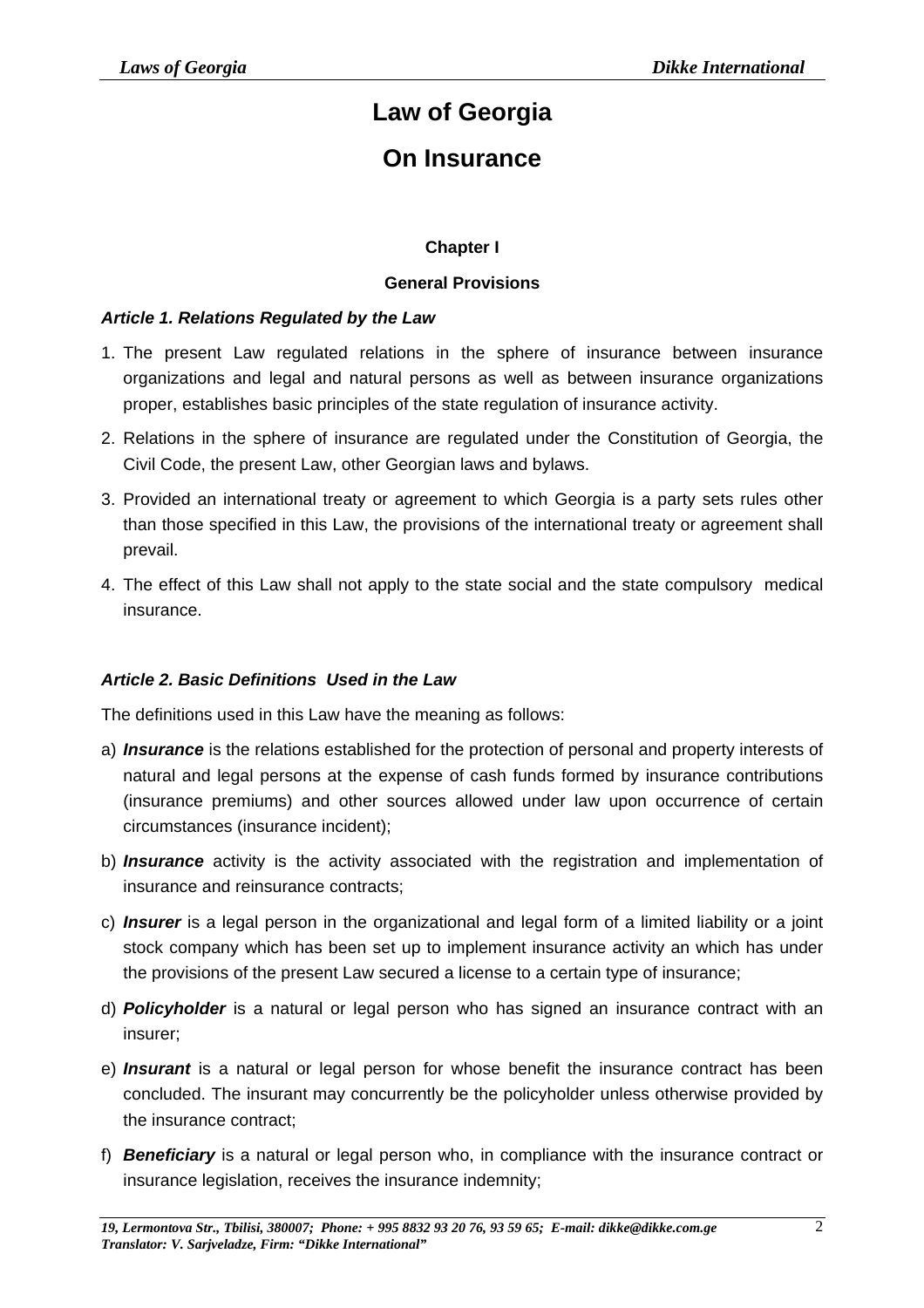- g) *Insurance agent* is a natural or legal person who acts on assignment and on behalf of the insurer within the powers assigned to him/her by the insurer;
- h) *Insurance* broker is a natural or legal person who, in accordance with the license, carried out intermediary activities in the sphere of insurance as a type of his/her entrepreneurship activity;
- i) *Insurance* risk is an event comprising the features of its occurrence possibility and fortuity and against which the insurance is taken;
- j) *Insurance occurrence* is an event upon which occasion the insurance contract provides for the insurance indemnity payment;
- k) *Insurance policy* is the insurance or reinsurance contract issued by the insurer representing a document evidencing the covered insurance and giving the policyholder the right to demand the insurance indemnity or the sum insured;
- l) *Reinsurance* is an operation between two insurance companies during which under the insurance (reinsurance) contract one of the parties undertakes part of the risk instead of payment of the insurance premium.

#### *Article 3. Concept of Insurance*

- 1. Insurance is the relations for the purpose of protection of personal and property interests of natural and legal persons upon occurrence of a certain circumstance (insurance incident) at the expense of cash funds formed by the insurance contributions (insurance premiums) paid by these persons or other sources allowed under Law.
- 2. Insurance activity is the insurer's activity associated with the conclusion and implementation of insurance and reinsurance contracts.

#### *Article 4. Object of Insurance*

- 1. The object of insurance may be any property or personal non-property interests which do not contradicts the legislation of Georgia, including:
- a) insurance associated with the insurant's life, health, ability to work, pension security and other personal interests (personal insurance);
- b) insurance associated with he property ownership, alienation and use (property insurance);
- c) insurance associated with the damage incurred to a third (natural or legal) party or his/her property (liability insurance).

### *Article 5. Forms of Insurance*

1. Insurance is provided in the form of either mandatory or voluntary insurance.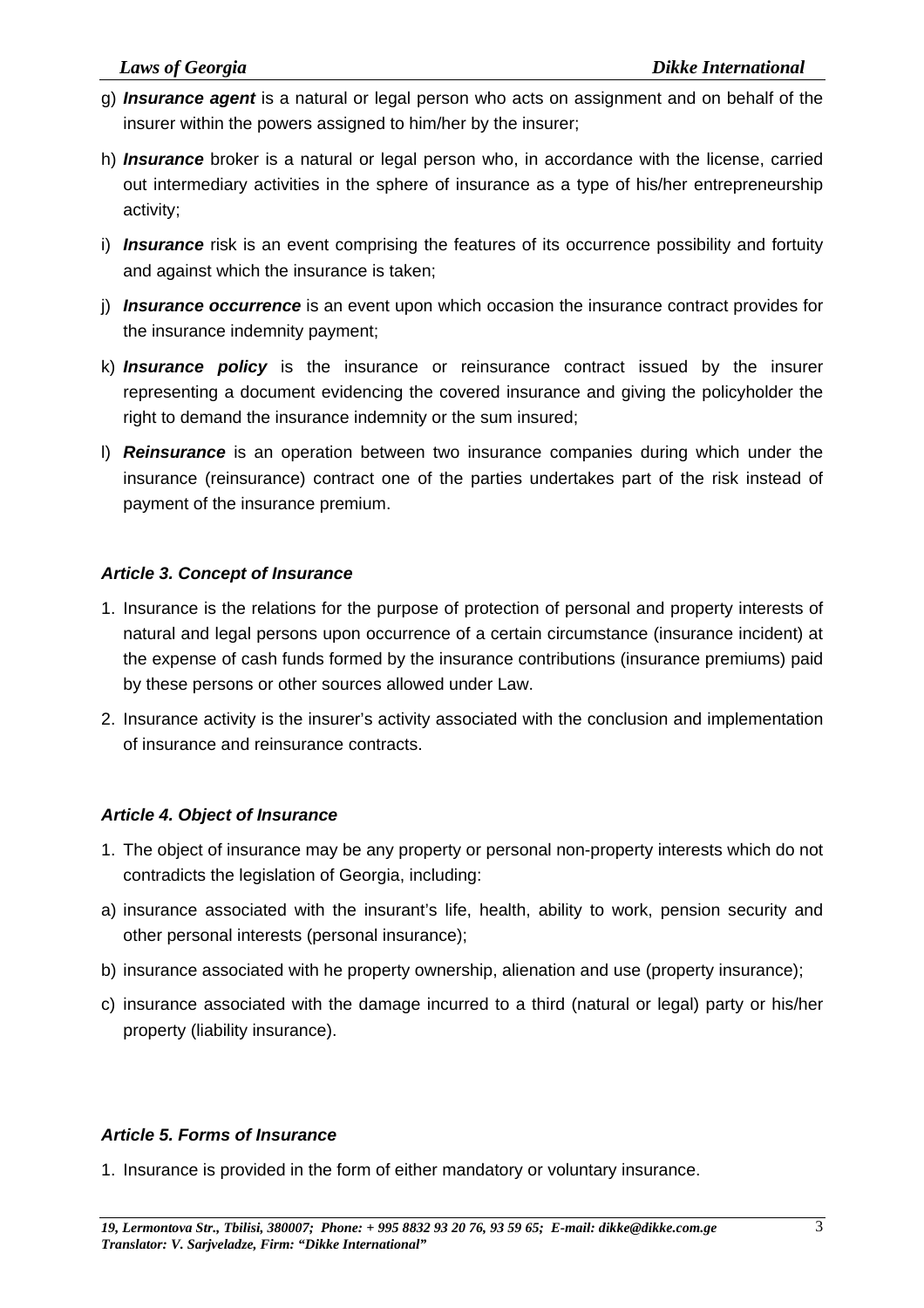- 2. Voluntary insurance is implemented on the basis of a contract concluded between the insurer and the policyholder. Types, terms and rules of voluntary insurance implementation are established under a contract concluded between the insurer and the policyholder.
- 3. Voluntary insurance is carried out by any licensed insurance organization of Georgia.
- 4. Mandatory insurance is such a form of insurance where an object of insurance, its types and implementation rules are established under law and are mandatory in concluding the insurance contract between the insurer and the policyholder.
- 5. During mandatory insurance the insurer shall be liable to conclude a contract with the policyholder under established legislation. The insurer is entitled to offer the policyholder more advantageous terms than the ones established under law for the latter.
- 6. Mandatory insurance is carried out by any licensed insurance organization of Georgia.

#### *Article 6. Results of Violation of Mandatory Insurance Rules*

- 1. If a person subject to mandatory insurance on the strength of law is not insured, he has the right to demand in legal form the implementation of insurance from the insurer who has assumed liabilities for his insurance.
- 2. If the policyholder failed to conclude the insurance contract or concluded it on terms aggravating the insurant's situation as compared with the terms established under law, the policyholder shall be liable upon occurrence of the insurance incident to compensate to the policyholder the damage in the amount which the policyholder would have received in the presence of said insurance.
- 3. The policyholder has the right to demand in legal form from the insurer the implementation of insurance pursuant to item 5 of Article 5 of this Law.

### *Article 7. Activities of Foreign Natural or Legal Persons in the Sphere of Insurance on the Territory of Georgia*

- 1. A foreign national, a stateless persons, a legal person established on the territory of Georgia with the participation of foreign capital, foreign legal person's subsidiary and representation conducting their activity in Georgia shall implement insurance in compliance with laws of Georgia.
- 2. The persons as per item one of this Article shall have the same rights and liabilities in the sphere of insurance on the territory of Georgia as Georgian nationals and legal persons.
- 3. A foreign natural person, a stateless person, a foreign legal person (including foreign insurance and reinsurance companies) shall be entitled to a participation in Georgian insurance and reinsurance companies.
- 4. Participation of the persons as per item 3 of this Article in the authorized capital of Georgian insurance and reinsurance companies shall not exceed 49 per cent in the aggregate.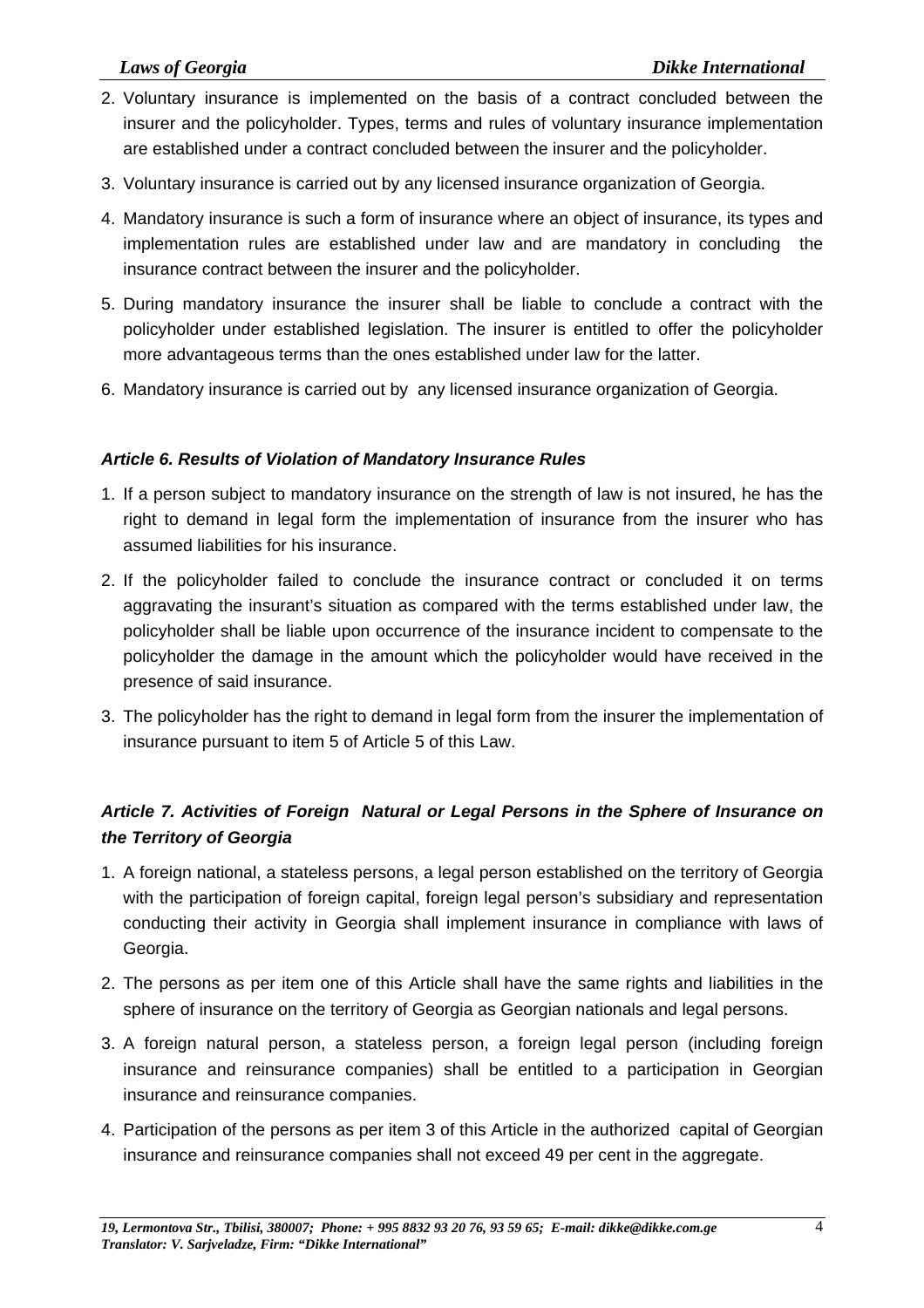- 5. Activities of a foreign insurance company in Georgia as an immediate insurer shall be prohibited.
- 6. An insurance company of Georgia may independently conclude the insurance contract directly with one or several foreign reinsurers.
- 7. The implementation of an insurance broker's functions by a foreign legal person on the territory of Georgia shall be allowed only to an insurance company of Georgia in the sphere of reinsurance of its risk assumed abroad. A foreign legal person may carry out functions of an insurance broker in Georgia through a subsidiary or representation, which has been registered under established procedure, or directly on the basis of a contract signed with legal persons of Georgia.
- 8. An insurance company of Georgia in connection with the reinsurance of its risk abroad may make direct use of a foreign broker company's services.

#### **Chapter II**

#### **Participants in Insurance Relations**

#### *Article 8. Policyholder*

- 1. Policyholder is a person who enters into n insurance contract with an insurer.
- 2. The policyholder may be both a legal and natural person.
- 3. The policyholder shall be free in choosing an insurer in concluding both the voluntary and mandatory insurance contract.

#### *Article 9. Insurer*

- 1. Insurer is a legal person established to implement insurance activity having under the provisions of the present Law received the right to write appropriate insurance. Registration of the insurer as an organization shall be carried out under the procedure established in Georgia for registration of a legal person.
- 2. Insurance company may operate only as a limited liability company or a joint stock company. Budgetary organizations are not allowed to found an insurance company and act as founders of an insurance company.
- 3. The name of a licensed insurance company must include the word «insurance».
- 4. The reorganization or liquidation of an insurance company shall be effected under law.
- 5. Insurance companies shall enjoy equal rights in implementing their activities.
- 6. The monopoly and any other activity aimed at the limitation of competition on the definite insurance market, the provision or gaining advantage by the insurer (insurers) over other insurer (insurers) shall be prohibited.

#### *Article 10. Insurant*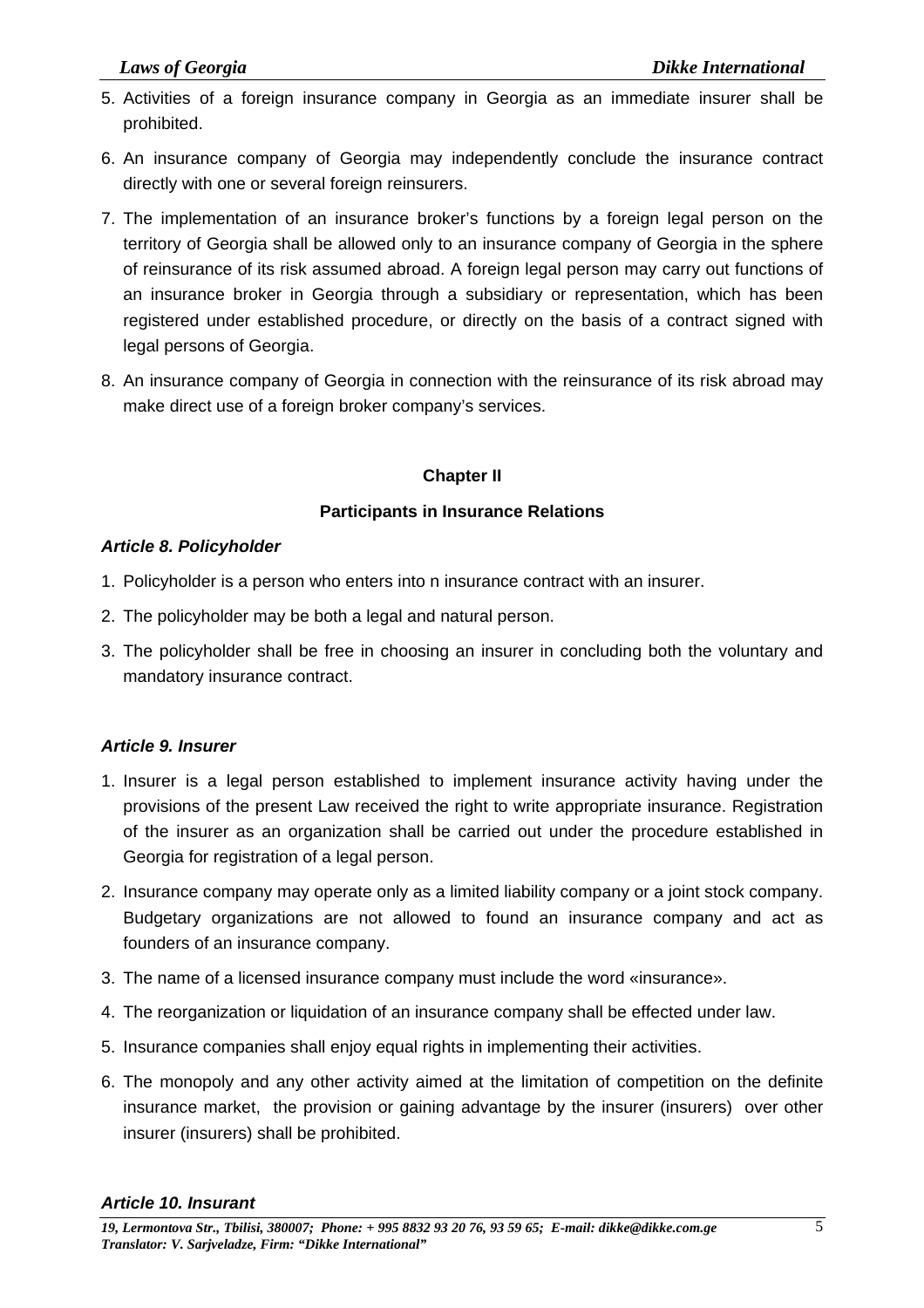- 1. Insurant is a person for whose benefit the insurance contract is concluded. The insurant may concurrently be the policyholder unless otherwise provided by the insurance contract.
- 2. The policyholder may become liable under the mandatory insurance legislation to insure a third party. In voluntary insuring the policyholder may indicate a third party in the insurance contract as the insurant; in such a case the object of insurance will be the insurance and his/her associated interests (personal insurance) or the insurant's property and its associated interests (property insurance).
- 3. In insuring property, the insurant who is not the policyholder shall have the property presentation interest.
- 4. During mandatory insurance the third party's consent for conclusion of the contract where he is to be indicated as the insurant shall not be necessary. During voluntary insurance the refusal of the party to conclude said contract will lead to the impossibility of its conclusion or to its alteration or termination if the contract has been already concluded.
- 5. In insuring property, the policyholder shall be liable to inform his intention to a third party, insure his property or its associated interests with the precise indication of the objects of insurance.
- 6. If the policyholder is liable to insure a third party, the latter may demand from the policyholder the submission of his liability performance report or a document evidencing insurance in the cases provided for in law. If the policyholder fails to perform his liability or performs it improperly with regard to a third party's insurance, the latter may resort to the rights as provided in items one and two of Article 6 of the present Law.
- 7. The implementation of a minor insurant's rights shall be carried out under the procedure established by law.
- 8. The conclusion of the contract in favour of the insurant shall not release the policyholder from meeting the liabilities under the contract.
- 9. Insurance of a third party shall be implemented at the policyholder's expense. Liabilities of the insurant who is not the policyholder as well as the liabilities of the policyholder arising upon occurrence of the insurance incident shall be specified under the insurance contract. The policyholder shall be liable to notify the insurant about the liabilities as specified under the insurance contract.
- 10.Should the insurant refuse from getting the insurance indemnification which belongs to him under the insurance contract, the right to the indemnification shall be transferred to the policyholder.
- 11.Upon death of the insurant, unless he is the policyholder, the insurance contract shall be terminated if the replacement of the insurant is not specified under law or the insurance contract.
- 12.Should the insurant's death be the insurance occurrence provided for in the insurance contract, the contract shall be terminated upon its completion.
- 13.Upon death of the insurant, unless he is the policyholder, and in whose favour the property insurance contract has been signed, the rights and liabilities of the insurant which are the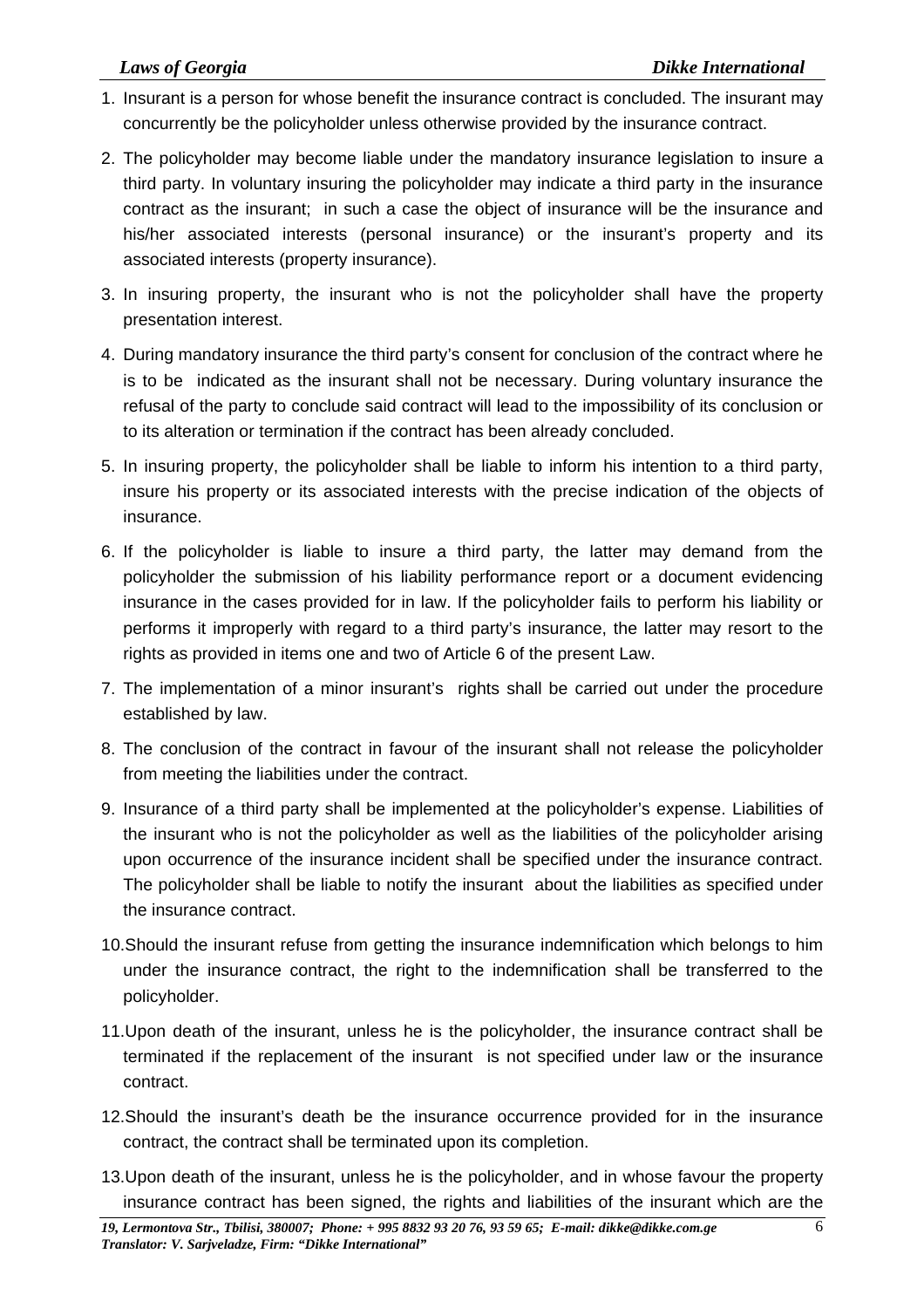object of insurance shall, at the policyholder's consent, be transferred to the late insurant's heir unless otherwise provided by law and the contract.

14.If the policyholder is against the replacement of the late insurant, or if the heirs are against assuming the late insurant's rights and liabilities, the contract shall be terminated.

#### *Article 11. Beneficiary*

- 1. Beneficiary is a natural or legal person who, in compliance with the insurance contract or insurance legislation, receives the insurance indemnification.
- 2. Beneficiary may be determined during both the personal and property insurance.
- 3. Determination of the beneficiary during mandatory insurance shall take place under legislation governing the given type of insurance, while the voluntary insurance beneficiary is determined by he policyholder.
- 4. The insurant is the beneficiary unless otherwise provide under mandatory insurance legislation or the insurance contract.
- 5. The beneficiary is the insurant unless the beneficiary is specified in the contract.
- 6. The property insurance contract in favour of the beneficiary may be concluded without indication of the beneficiary's name or title. In concluding such contract the beneficiary shall be given the insurance certificate (policy, etc.) t bearer. In this case the beneficiary will be the one who submits said document to the policyholder.
- 7. If the policyholder is not the insurant, then upon the death or renouncement of his rights the latter's rights shall be transferred to the policyholder with the consequences as per item 10 of Article 11 of this Law.
- 8. The conclusion of a contract in favour of the beneficiary shall nor release the policyholder from performance of the liabilities under the contract.

### *Article 12. Insurance Agent and Insurance Broker*

- 1. The policyholder may implement insurance activity through insurance agents and insurance brokers.
- 2. An insurance agent is a legal or natural person who enters into insurance contracts in the name and on assignment of the insurer within the powers assigned to him by the insurer.
- 3. An insurance broker is a legal or natural person who, in accordance with a license, carried out intermediary activity in the sphere of insurance as a type of his entrepreneurship activity.
- 4. Relations of the insurance broker with the insurer and the policyholder shall be defined by the contract concluded between them.
- 5. The insurer, the insurance agent or the insurance broker shall not be authorized to enter into insurance contracts on behalf of a foreign insurance company, except the car owner's civil liability insurance contract which is used only beyond Georgia.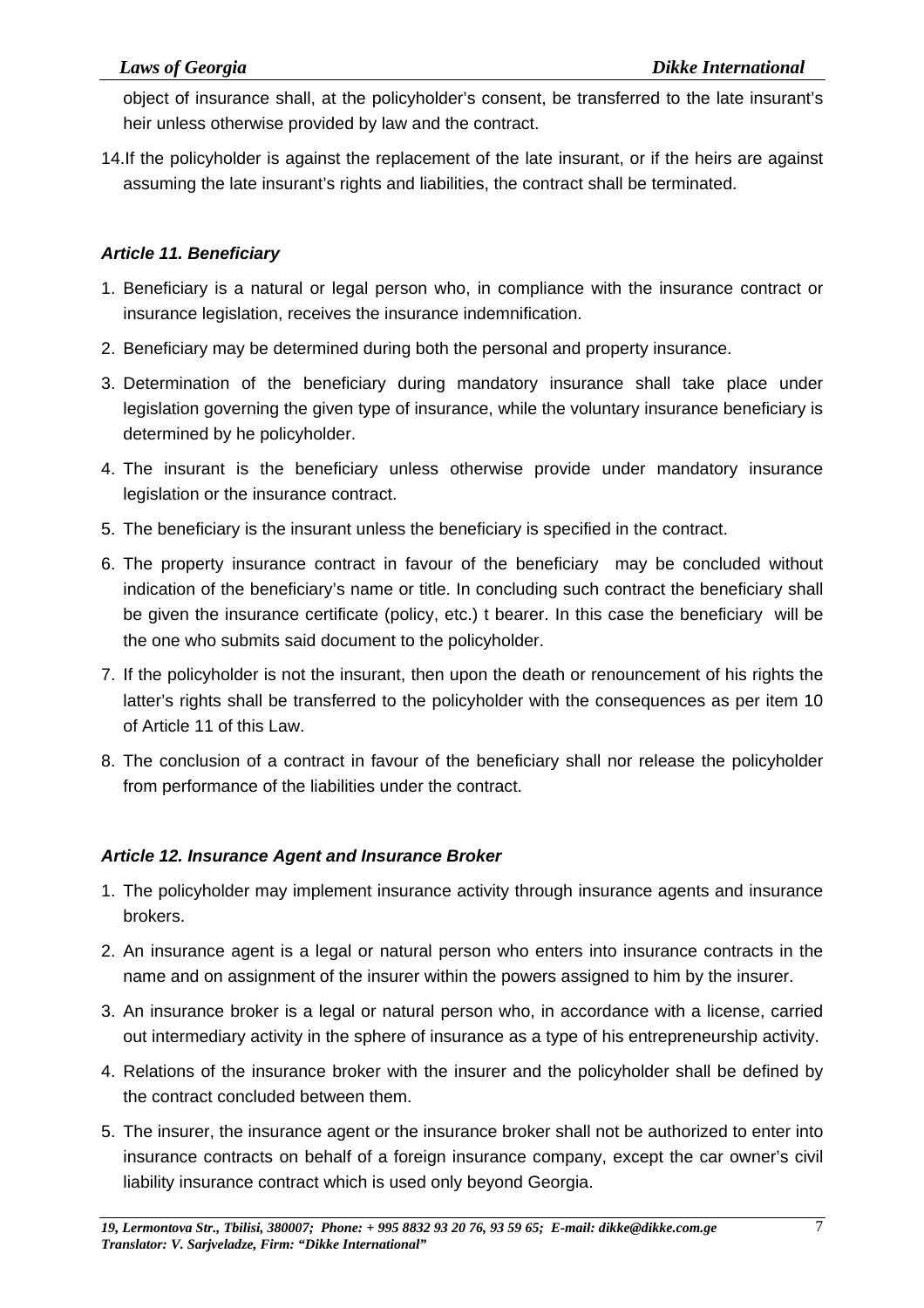6. The insurance broker and insurance agent shall be liable, while concluding the insurance contract, to notify the insurer about all the circumstances known to them which are important for the terms specified under the insurance contract.

#### **Chapter III**

#### **Securing Insurer's Financial Stability**

#### *Article 13. Terms of Securing Insurer's Financial Stability*

The basis for securing the insurer's financial stability is the availability of the authorized capital, insurance reserves and the system of reinsurance.

#### *Article 14. Economic Limits and Standards*

- 1. The insurer and the insurance broker shall be liable to observe the economic limits established by the state supervision service as follows:
- a) the minimum amount of the authorized capital (including in cash) in obtaining a license;
- b) rules of allocation and investment of insurance reserves and funds;
- c) boundary correlation of assets and assumed liabilities;
- d) boundary correlation of financial opportunities and own capital.

#### *Article 15. Insurance Reserves and Funds of Insurer*

- 1. For the purpose of fulfilling the assumed liabilities the insurer shall, on the basis of insurance contributions, form necessary reserves to indemnify expected insurance expenses. A list of insurance reserves and funds as well as their forming procedure shall be specified by the state insurance service of Georgia.
- 2. Insurance reserves formed by the insurer shall not be subject to taxation.
- 3. The rules of allocation and investment of insurance reserves shall be established by the state insurance supervision service.

#### *Article 16. Insurer's Solvency Guarantee*

- 1. In order to safeguard his solvency, the insurer shall be liable to preserve the standard correlation of the assets and the insurance liabilities assumed. The methods of determining the correlation and its standard amount shall be established by the state insurance supervision service of Georgia.
- 2. The allocation of insurance reserves by the insurer shall be carried out on the basis of diversification, returnability, applicability and liquidity. The necessary correlation during allocation of reserves shall be determined by the state insurance supervision service of Georgia.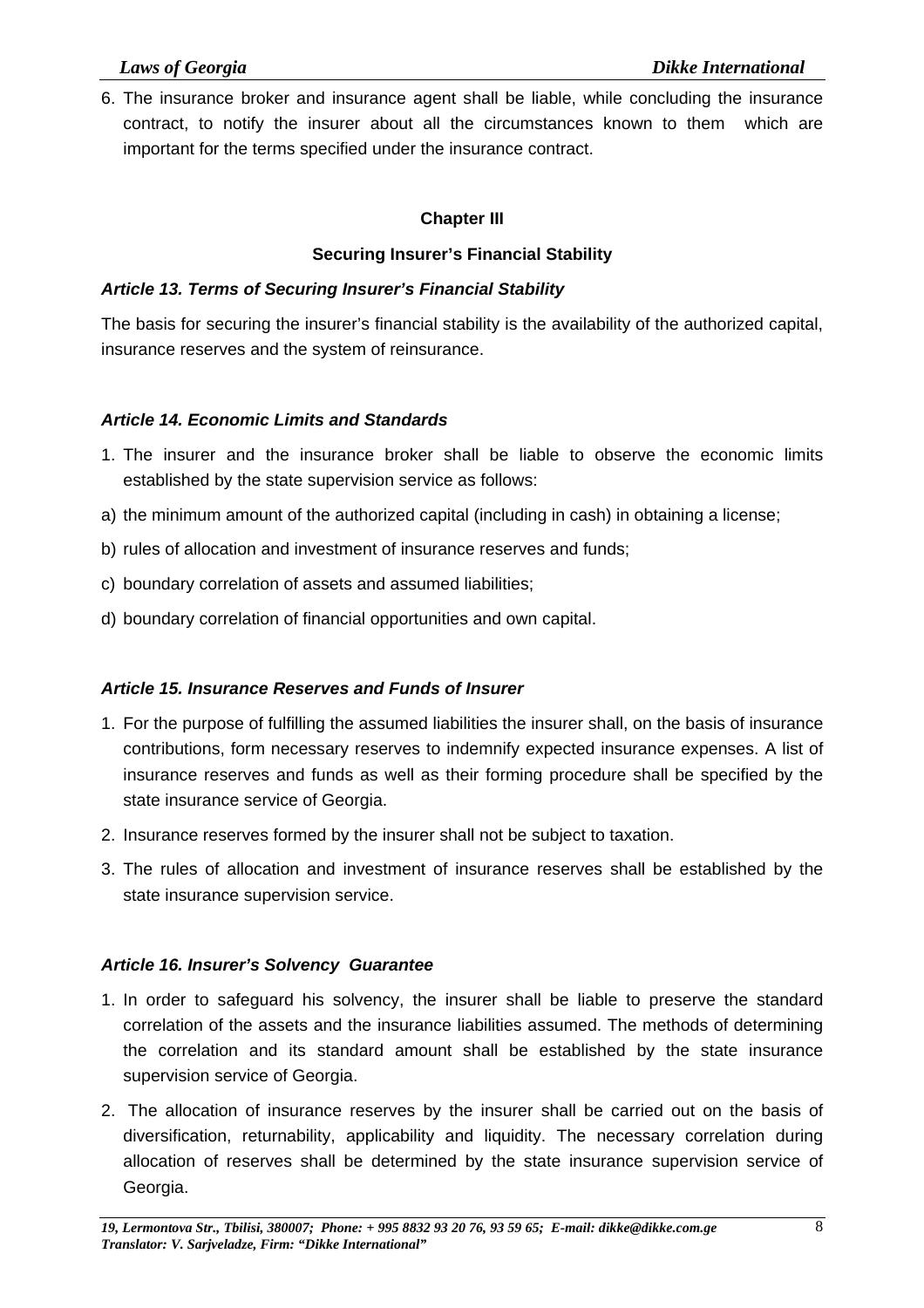#### *Article 17. Insurer's Accounting and Reporting*

Indicators and forms of insurance operations, insurance reports and their submission dates shall be determined by the state insurance supervision service in accordance with law.

#### **Chapter IV**

#### **State Supervision of Insurance Operations**

#### *Article 18. State Insurance Supervision Body*

- 1. The state supervision over insurance operations shall be exercised by the state insurance supervision service of Georgia which is an independent structural division of the executive power and is financed from the central budget. The purpose of the state insurance supervision service is: the protection of the Georgian legislation concerning insurance, the effective development of the insurance services, the protection of the interests of insurers, policyholders, other concerned persons and the state.
- 2. Head of the state insurance supervision service of Georgia shall be appointed by President of Georgia.

#### *Article 19. Functions of State Insurance, Supervision Service of Georgia*

- 1. Functions of the state insurance supervision service of Georgia are as follows: carrying out of the state policy in the sphere of insurance, protection of consumers' interests and rights, ensurance of capability of insurance institutions for which purpose it shall carry out the following activities:
- a) insurance, including licensing of broker operations in the sphere of insurance;
- b) maintenance of the register of insurers, insurance brokers, non-commercial insurance institutions;
- c) establishment of the rules of forming and allocating insurance reserves and funds;
- d) creation of standard and methodological documents on the matters of insurance activity which, in accordance with the Law, fall within competence of the state insurance supervision service of Georgia as well as the explanation of these matters to insurers, policyholders and other persons at their request;
- e) generalization of the insurance activity practice, drafting of laws and other enactments regulating insurance relations and making alterations and addenda in the existing ones to contribute to the development and perfection of insurance activities, concern for the Georgian market development.

#### *Article 20. Powers of State Insurance Supervision Service of Georgia*

1. The state insurance supervision service of Georgia shall be empowered: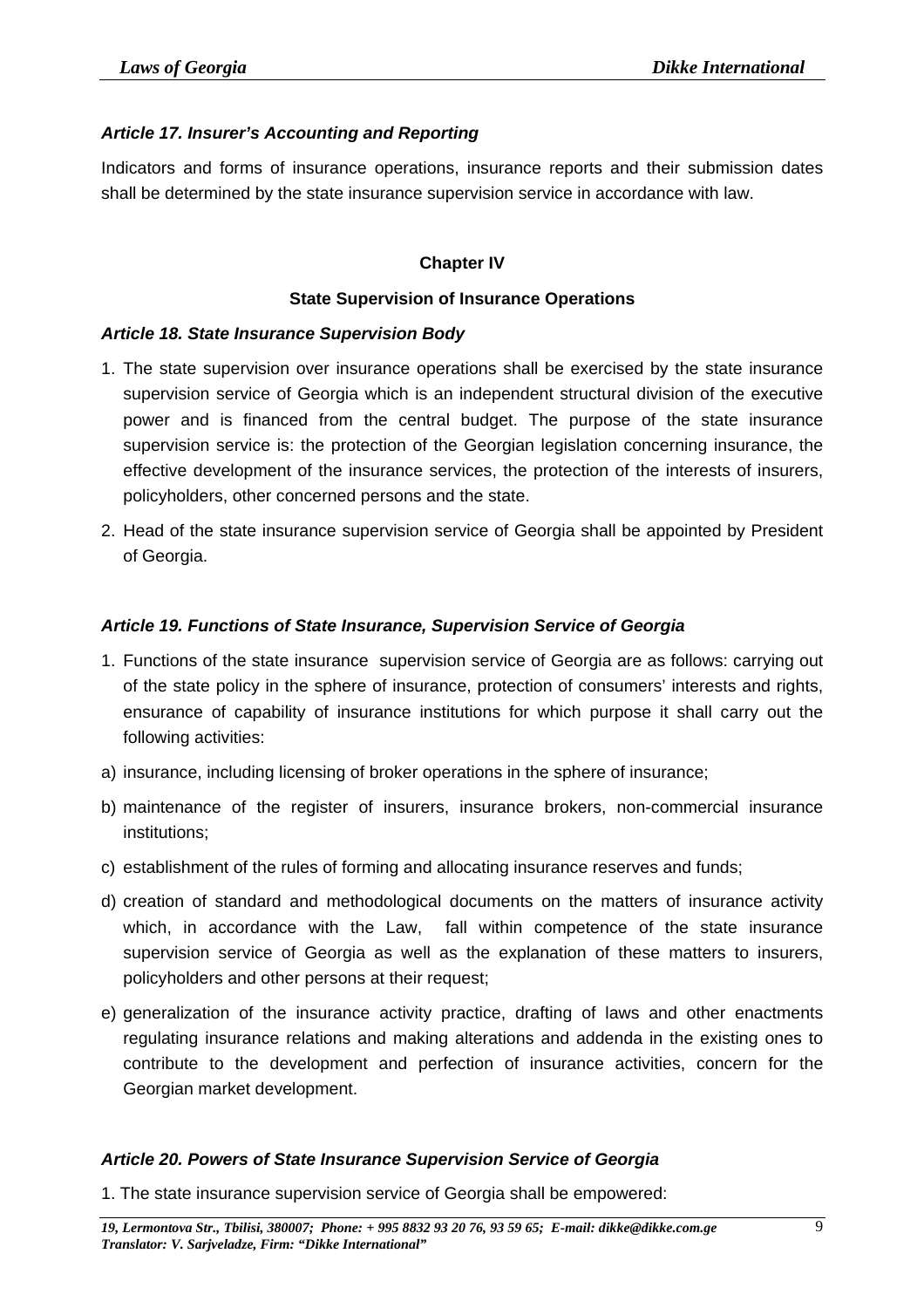- a) to check observance of standard and methodological documents by insurers and insurance brokers and the accuracy of their accounts and reports, for which purpose it will demand and receive the established accounts and reports;
- b) if violations of the insurance law are discovered in the operations of the insurer, to indicate the measures of their elimination, and in the case of non-observance of the given instructions to suspend the license until the revealed violation is eliminated or make decision on revocation of the license.

#### *Article 21. Licensing of Insurance Activity*

- 1. Intermediary operations in the sphere of insurance activity and insurance shall be carried out only subject to the availability of an appropriate license.
- 2. The insurance activity license may be issued only to the legal person whose purpose is insurance and related activities, a list of which shall be made out by the state insurance supervision service of Georgia.
- 3. A license shall be issued for the execution of personal, property and liability insurance in both the mandatory and voluntary form as well as for reinsurance provided the object of the insurer's activity is insurance only, at the same time the license shall bear indication of the type of insurance to which the insurer is entitled.
- 4. The insurance activity license shall be issued to a concrete insurer. Its transfer to other legal person is not allowed.
- 5. The license is unlimited and valid on the whole territory of Georgia.
- 6. Legal persons shall acquire the status of the insurer (reinsurer), the insurance broker and the right to insurance activity only after obtaining a license.
- 7. Licensing is not necessary for the insurance agent's activities as well as for the activity associated with the assessment of insurance risk, extent of damage and the incident reliability, the consultation and research activity in the sphere of insurance.
- 8. A license to the insurer shall be issued on the basis of an application to be supplemented with the documents as follows:
- a) copies of the foundation documents;
- b) a copy of the state registration document according to which the insurer is a legal person;
- c) certificates on the stated authorized capital;
- d) data on company managers;
- e) a business plan worked out in compliance with the standards established by the state supervision service, terms by types of insurance with insurance contracts (insurance certificates, policies and insurance tariffs) enclosed.
- 9. The insurer (applicant) shall be responsible for accuracy of the documents submitted for licensing.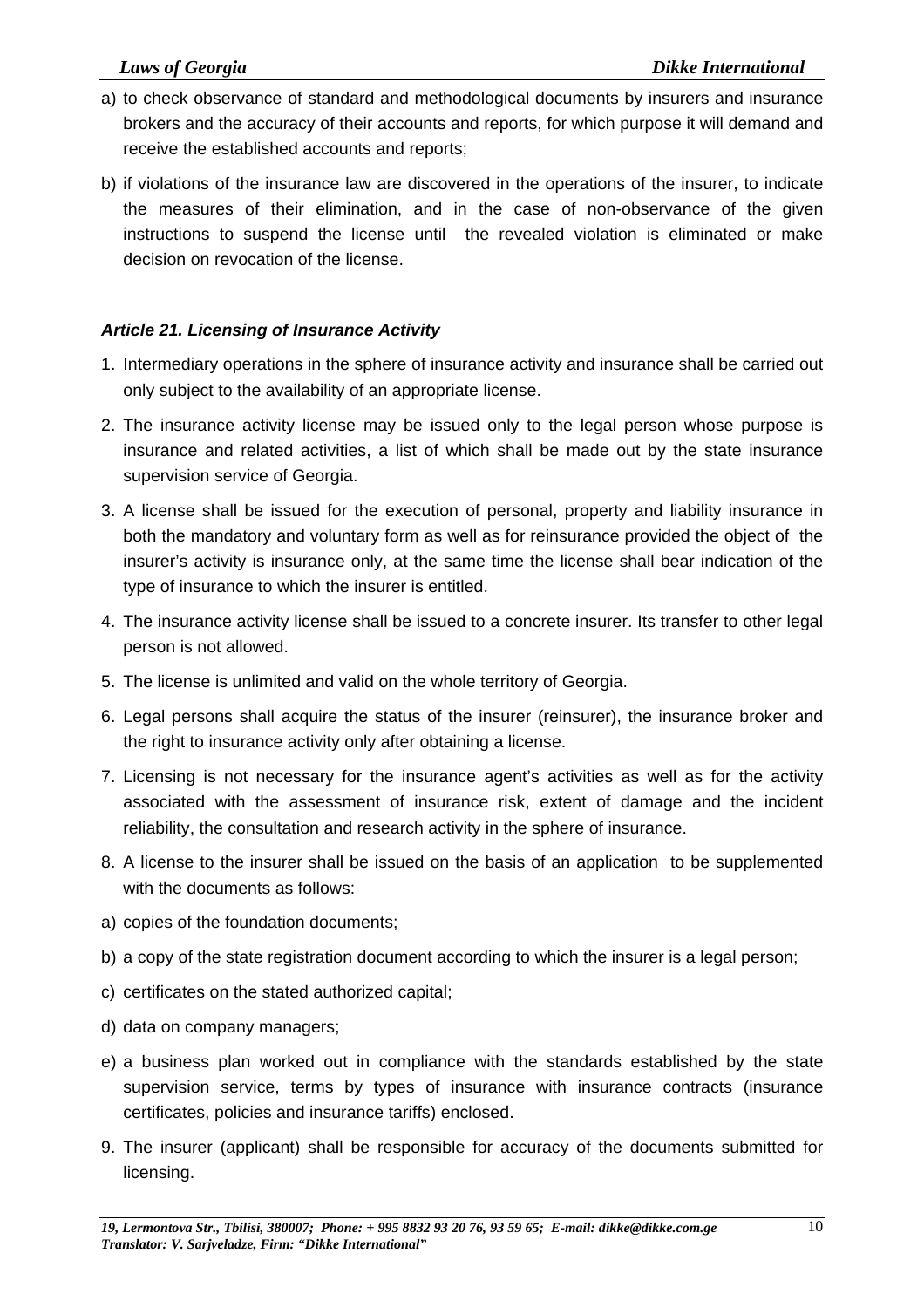- 10.The form of a license shall be specified by the state insurance supervision service of Georgia.
- 11.If any alternations are made in the documents submitted by the insurer (applicant) for licensing, the insurer shall within 7 days inform so the state insurance supervision service, enclosing the documents evidencing the alteration made in the above-mentioned documents.
- 12.The state insurance supervision service of Georgia shall publish the data on the insurance company to which the license has been issued as follows:
- a) the company name and legal address of the insurance institution;
- b) the organizational and legal status of the insurance institution;
- c) the license number, date of issue as well as the type of insurance on which the license has been issued.

#### *Article 22. Term of Consideration of License Application*

The license application shall be considered by the state insurance supervision service of Georgia within one month.

#### *Article 23. License Fee*

The procedure for payment and amount of the license fee shall be determined under laws of Georgia.

#### *Article 24. Refusal to Issue License*

- 1. A license will not be issued if:
- a) the documents submitted for obtaining a license do not meet the requirements of Article 21 of this Law;
- b) a license is requested by the legal person, who, according to this Law, is not entitled to insurance activity on the territory of Georgia;
- c) in regard to the insurance institution's manager there is a decision of the court prohibiting his insurance activity.
- 2. In the case of refusal to issue a license the applicant will be provided with the substantiated reply in writing with indication of the refusal grounds.
- 3. In the case of refusal to issue a license the applicant may appeal against the decision.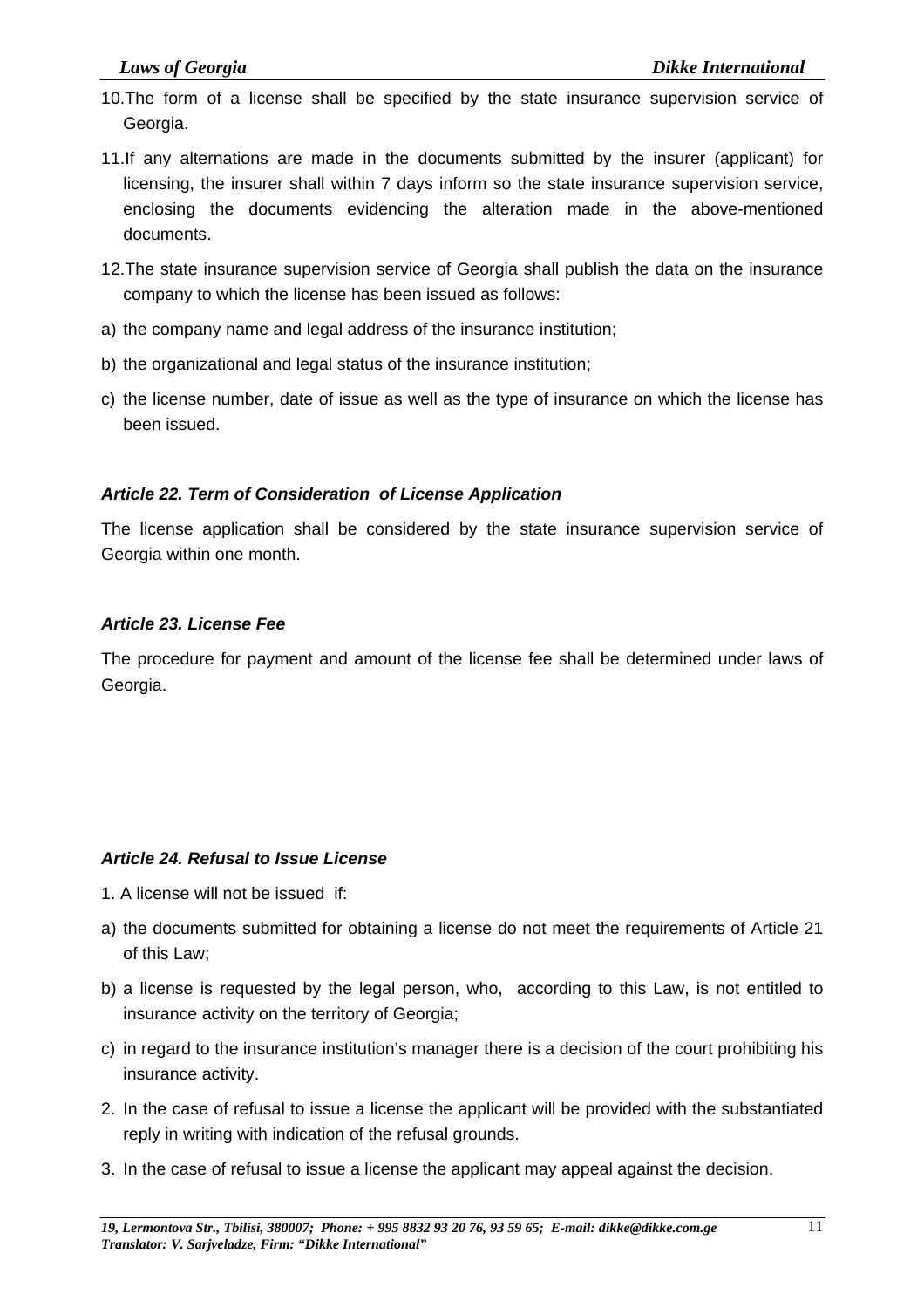#### *Article 25. Suspension of Validity of License*

- 1. The validity of a license shall be suspended by the state insurance supervision service of Georgia.
- 2. The license validity suspension shall entail the prohibition of conclusion by the insurer of any insurance contract for the license suspension period.
- 3. The license validity may be suspended for the period of six months in the cases as follows:
- a) for the non-performance of the instructions concerning the elimination of legislation violations;
- b) for non-observance by the insurer of solvency guarantees specified under law;
- c) for conclusion by the insurer of a mandatory insurance contract on terms which provide the policyholder, insurant or the beneficiary with the conditions worse than those stipulated in the mandatory insurance legislation;
- d) for conclusion of an illegal insurance contract;
- e) for regular violation or non-performance by the insurer of the liabilities assumed under the insurance contract;
- f) for refusal to submit the documents falling within the competence of the state insurance supervision service of Georgia to the latter;
- g) for provision of deliberately incorrect information by the insurer to the state insurance supervision service of Georgia;
- h) for creation of the conditions which, according to Article 24 of this Law, would serve as grounds for refusal to issue a license.
- 4. The insurer shall be empowered to apply against the decision made be the state insurance supervision service concerning the license validity suspension in court.
- 5. Upon elimination of the circumstances on which ground the license validity was suspended, the insurer may address the state insurance supervision service for prior renewal of the license validity.
- 6. The above said address shall be considered in the state insurance supervision service within one month after its submission, while the decision concerning the prior renewal of the license validity shall be forwarded to the insurer in writing.

#### *Article 26. License Withdrawal and Revocation*

- 1. In the case of non-performance by the insurer of the liabilities within the fixed terms, which constitutes grounds for termination of a license, the state insurance supervision service of Georgia shall be entitled to make a decision on a license withdrawal.
- 2. From the moment of making a decision on license withdrawal or revocation the insurer shall not be entitled to carry out the prohibited insurance activities, except the liabilities assumed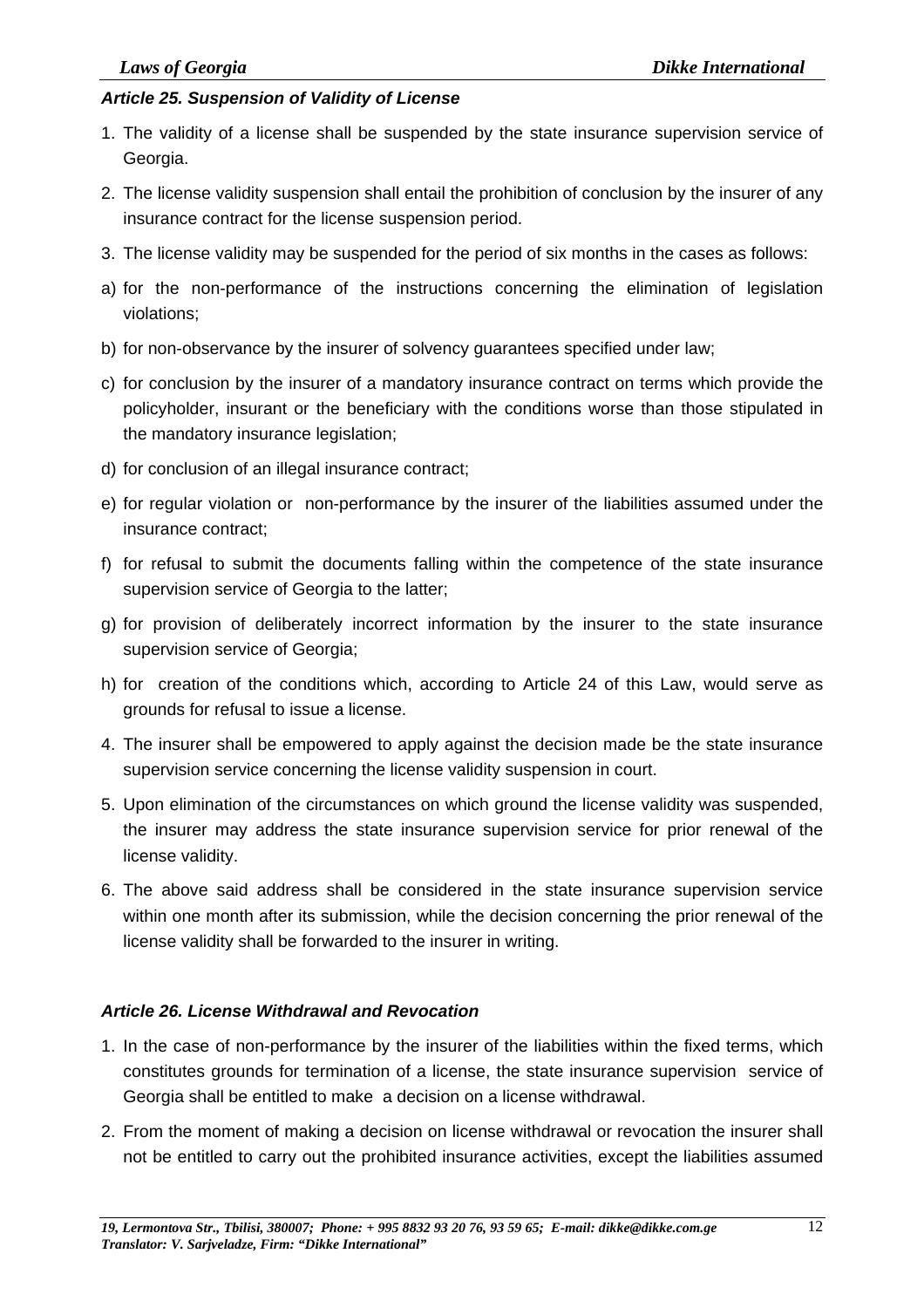earlier in compliance with the insurance contract, until they are valid, after which he shall surrender the license within seven days.

### *Article 27. Results of Insurance Company's Reorganizations and Making Amendments to Its Charter*

- 1. In reorganizing a legal person having an insurance activity license, his right to a license shall be transferred to the latter's successor in title, at the same time a respective license shall be issued to the successor in title to replace the former one.
- 2. The application for license replacement shall be accompanied with:
- a) a decision on the legal person's reorganization:
- b) a copy of the state registration document of the insurer's successor in title.
- 3. If amendments are made to the foundation documents of the legal person which do not require the legal person's re-registration, the copies of said documents shall be forwarded to the state insurance supervision service of Georgia.

### *Article 28. Preservation of Trade and Insurance Secrets by Officials of the State Insurance Supervision service of Georgia*

- 1. Any official of the state insurance supervision service of Georgia shall not be entitled to disclosed in any form the data constituting the insurer's trade secret as well as the data on the policyholder, the insurant, the beneficiary which belong to the insurance secrets and became known to him in the course of his operations, irrespective of whether the person currently occupies the above-mentioned position or not.
- 2. In the case of disclosure of the above secrets, the officials of the state insurance supervision service of Georgia shall bear responsibility under law.

### *Article 29. Appeal Against Decisions of State Insurance Supervision Service of Georgia*

Decisions of the state insurance supervision service of Georgia may be appealed against in court.

#### *Article 30. Advisory Council at State Insurance Supervision Service of Georgia*

An advisory council may be organized on social principles at the state insurance supervision service of Georgia comprising representatives of the insurers, representatives of the policyholders from different sectors of economy, economists engaged in insurance activity. In making important decisions the state insurance supervision service of Georgia shall consider the recommendations issued by the advisory council.

#### **Chapter V**

#### **Responsibility for Violation of Insurance Legislation**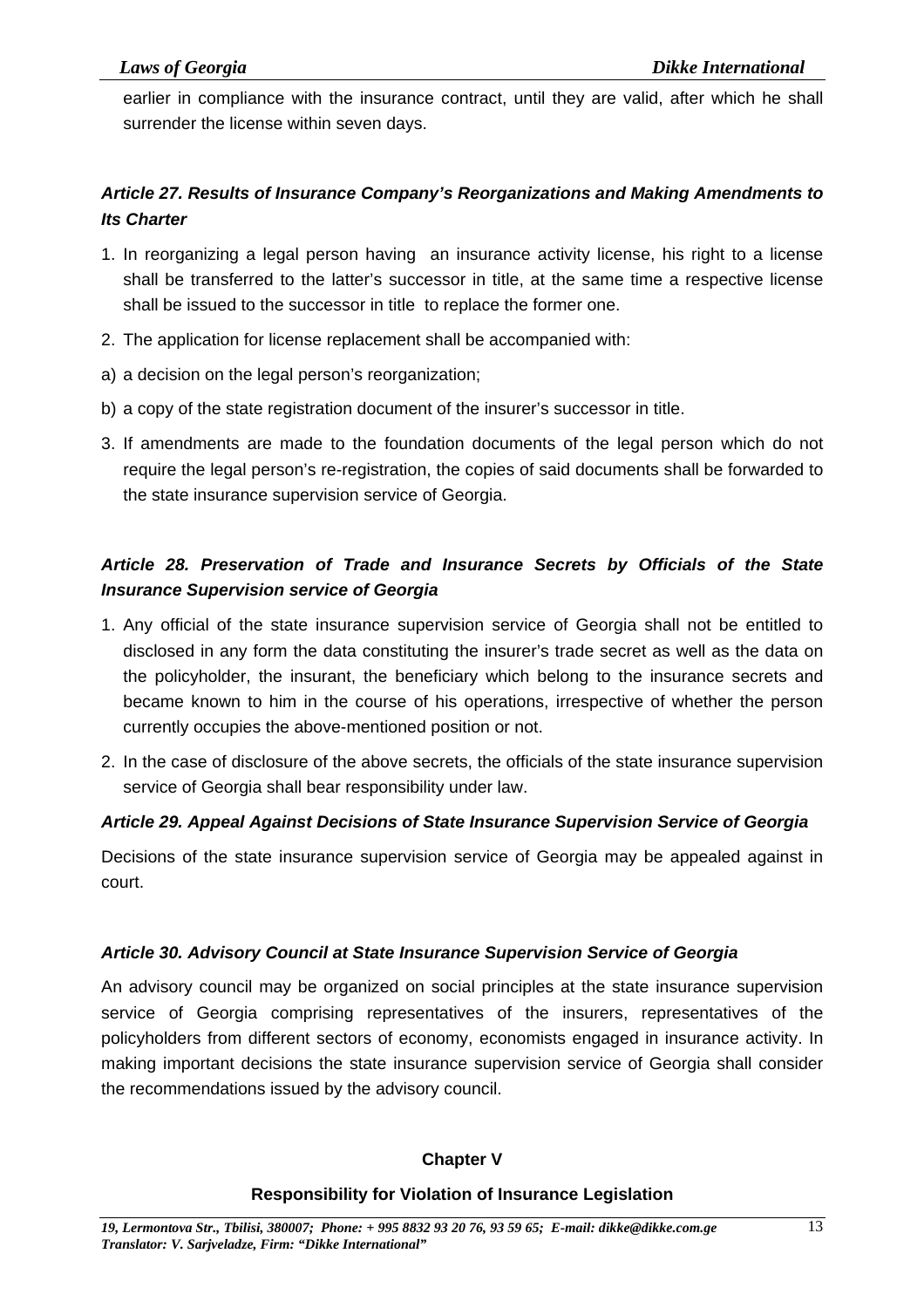#### *Article 31. Responsibility for Violation of Insurance Legislation*

Responsibility for violation of the insurance legislation shall be established in accordance with laws of Georgia.

#### **Chapter VI**

#### **Transitional Provisions**

#### *Article 32. Concept of Insurance Contract*

- 1. In accordance with the insurance contract the policyholder shall be liable to ensure due payment of the insurance contribution (premium), while the insurer shall be liable upon the occurrence of an insurance incident to pay out to the policyholder or other person to whose benefit the insurance contract has been signed the insurance indemnity (benefit).
- 2. In agreement with the parties the insurance contract may also contain other conditions.

#### *Article 33. Form of Insurance Contract*

- 1. An insurance contract shall be concluded in writing in the forms as listed below:
	- a) by drawing up one document by the parties;
	- b) by merger of the policyholder with standard conditions independently worked out by the insurer (merger contract);
	- c) by transfer of the insurance certificate (policy, etc.) by the insurer to the policyholder;
	- d) by other procedure enabling documentary attestation of the parties' willingness to conclude a contract and the consent thereof to all the contractual conditions.
- 2. The contract's form shall be determined by the insurer or in agreement with the parties.

#### *Article 34. Contents of Insurance Contract*

- 1. Insurance contract or policy must include:
- a) the name of the document;
- b) the name of the insurer, his legal address and bank requisites;
- c) the name or title of the policyholder, his address;
- d) the indication of the object of insurance;
- e) the definition of the insurance risk;
- f) the amount of the sum insured;
- g) the amount, payment rules and terms of insurant payments (premiums);
- h) the data on the insurant or the policyholder provided they participate in the contract;
- i) the duration of the contract;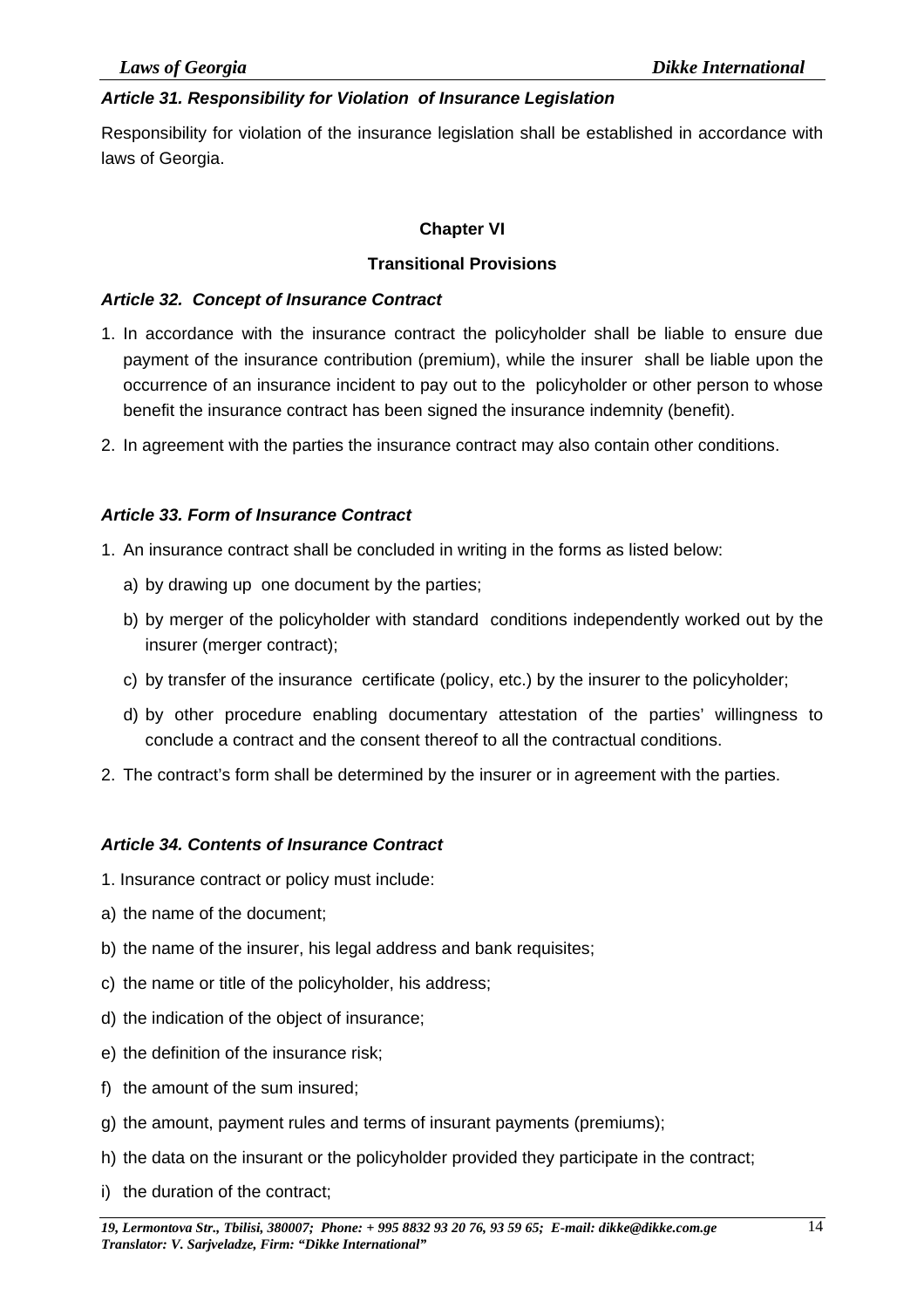- j) rules of amendment or evocation of the contract.
- 2. In agreement of the parties the contract may include other conditions as well.
- 3. If the insurance contract provides for the policyholder the conditions worse than those as established under legislation, the conditions as established under legislation shall prevail.

#### *Article 35. Validity of Insurance Contract*

- 1. Insurance contract shall be valid from the date of payment of the insurance premium, or from he date of payment of the first insurance premium in the case of the deferred payment, unless the legislation or the contract provide otherwise.
- 2. The insurance contract validity shall cease upon occurrence of the first insurance incident from the date of full payment of the insurance premium, unless the contract or legislation provides otherwise.
- 3. The insurance territory shall coincide with the territory of Georgia, unless the nature of the object of insurance or the contract provides otherwise.

#### *Article 36. Insurer's Liabilities*

- 1. Insurer shall be liable:
- a) to acquaint the policyholder with terms of the insurance contract (policy);
- b) upon occurrence of an insurance incident, to make insurance payment as per item 3 of Article 40 of the present Law;
- c) to reimburse to the insurant expenses within the sum insured which the latter undertook to avoid or lessen damage to the insurant's property if these expenses were necessary and were covered in agreement with the insurer, irrespective of whether the expenses yielded any result or not; at the same time, the expenses must not exceed the extent of the inflicted damage. The insurer shall be released from payment of the insurance benefit in the part of damage caused by deliberate non-taking of measures for lessening the consequences of the insurance incident;
- d) not to furnish data obtained as a result of insurance concerning the policyholder, the insurant or the beneficiary, their health and material status. This information may only be furnished to the policyholder, the insurant or the beneficiary, or to judicial, investigation bodies and taxation services at the court's decision.

### *Article 37. Policyholder's Liabilities*

- 1. Policyholder shall be liable:
- a) to make insurance payments as per item 3 of Article 39 of he present Law;
- b) in concluding the insurance contract, to inform the insurer about all known to him circumstances being of significance during the occurrence of an insurance incident and for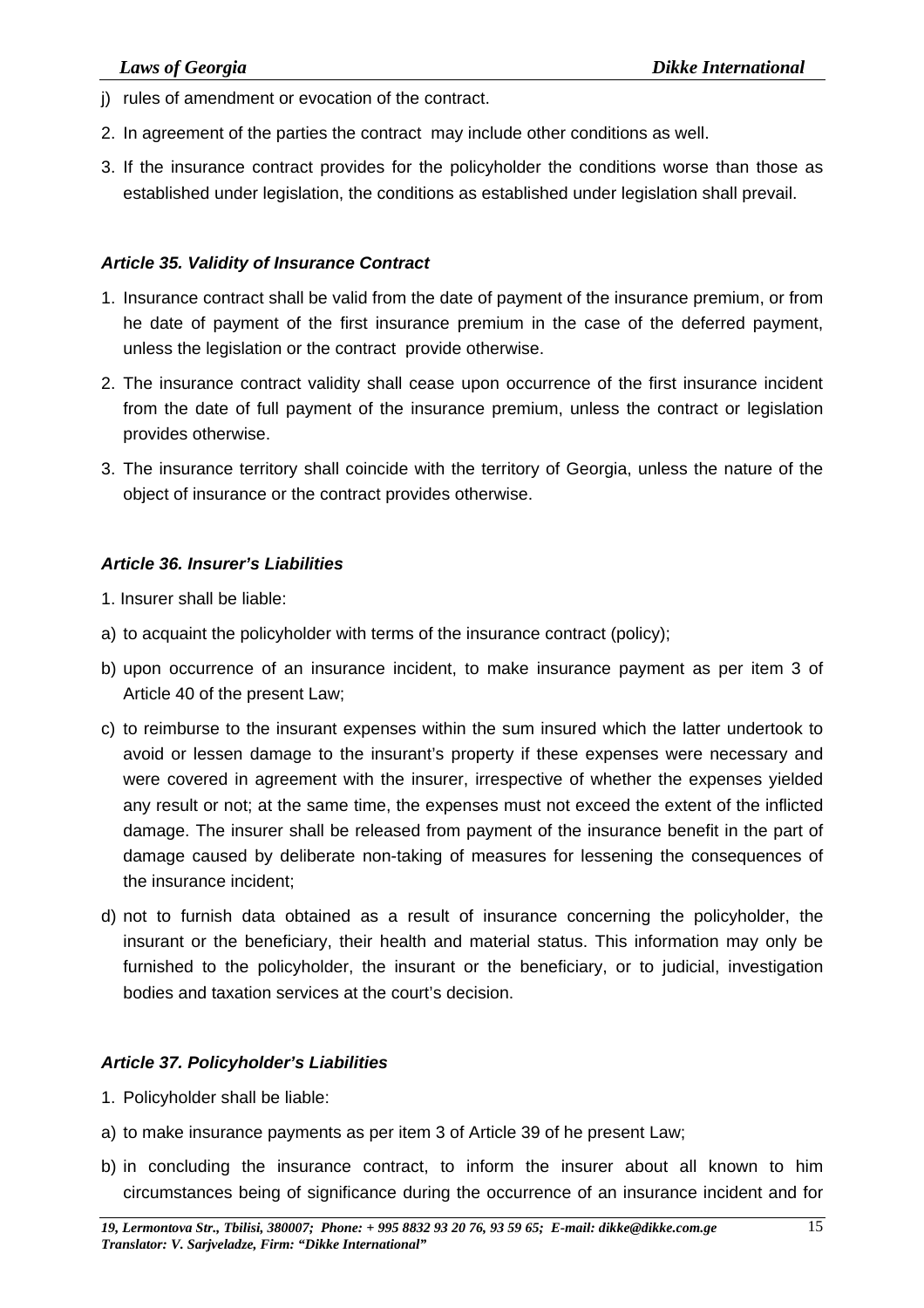the assessment of the probability of damage resulting from the incident as well as about the risk increase, following the contract's conclusion;

- c) to take measures for the salvage and preservation of the property, notify the insurer within fixed dates in an established form on the insurance incident and safeguard the realization of the right of recourse against the person responsible for damage, while insuring property;
- d) in coinsuring the property, to inform the insurer about other insurance contract's action to this object.
- 2. The insurance contract may provide for other insurance liabilities as well.

#### *Article 38. Insurance Occurrence*

- 1. Insurance occurrence is an event upon which occasion the insurant contract provides for payment of the insurance benefit.
- 2. In mandatory insuring, types of the insurance occurrence are defined pursuant to the insurance legislation, or in agreement with the parties in the case of voluntary insurance.
- 3. The event considered as the insurance occurrence must include the signs of possibility and fortuity.
- 4. Justification of the insurance occurrence and damage resulting from this occurrence shall be assigned to the insurer.

#### *Article 39. Insurance Premium*

- 1. Insurance premium is the sum for insurance to be paid by the policyholder to the insurer.
- 2. The insurance premium payment liability may not be assigned either by legislation or the contract to the insurant, unless he is the policyholder, or during mandatory insurance of the beneficiary the insurance premium my not be in excess of the sum as established by Law.
- 3. The amount of the insurance premium, rules and term of payment during voluntary insurance shall be specified by the contract, or under legislation in the case of mandatory insurance.
- 4. In defining the insurance premium, the parties may make the use of the insurance tariffs as worked up by the insurer to determined the amount of the benefit being calculated as the determined amount per unit of the sum insured with regard for the nature of the object of insurance and the insurance risk.
- 5. The contract may provide for deferred payment of the insurance premium.
- 6. Non-payment of the insurance premium at fixed dates shall entail the termination of the contract, unless the contract provides otherwise.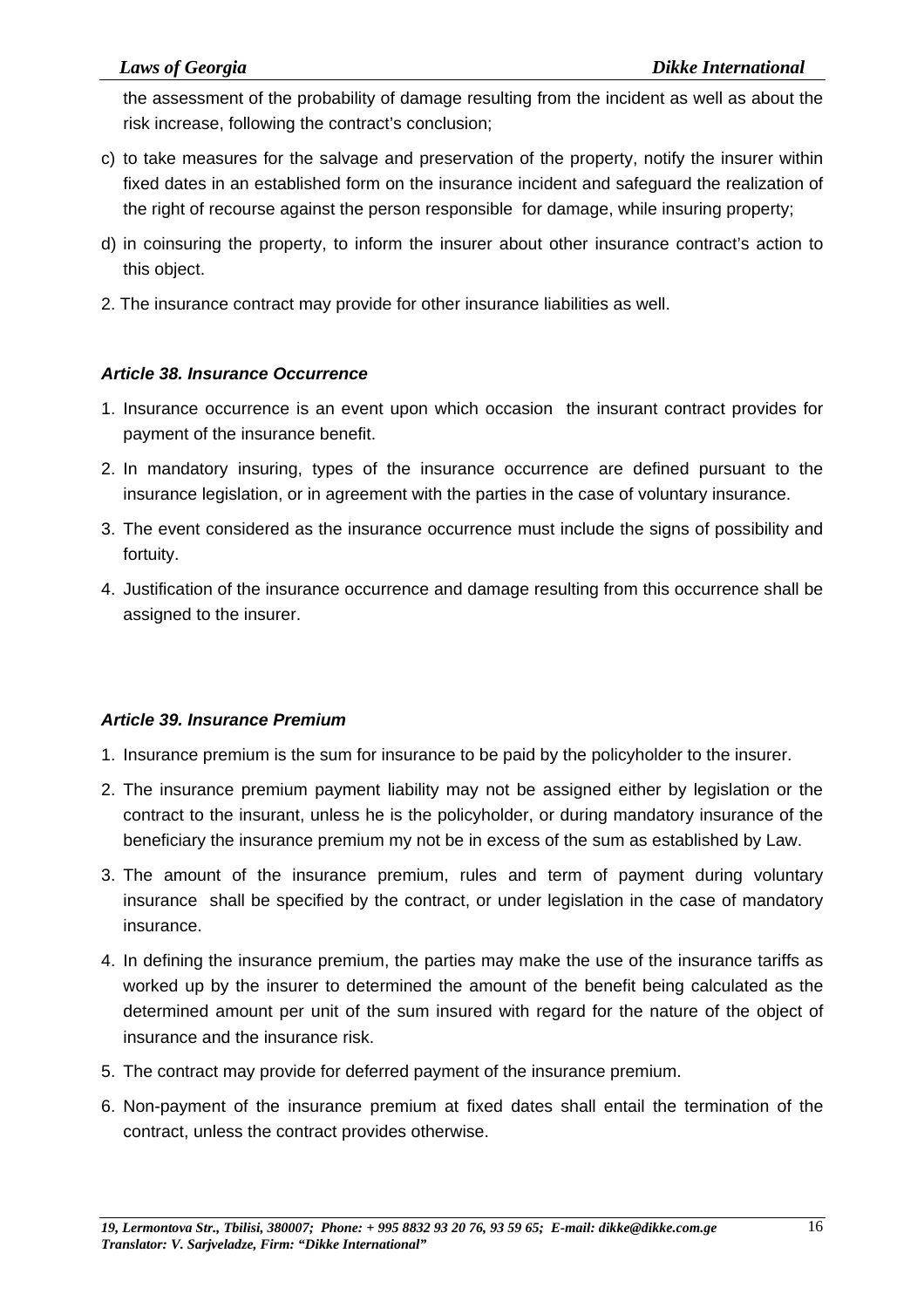7. The insurance premium represents operational expenses for entrepreneurs and is ascribed to the cost price, while in regard to non-entrepreneurs it will be excluded from the taxed sum.

#### *Article 40. Sum Insured and Insurance Benefit*

- 1. Sum insured is the sum of money defined by the insurance contract and representing, in accordance with legislation, the marginal rate of the insurer's liability upon occasion of an insurance occurrence on the basis of which the insurance premium and the insurance benefit are defined.
- 2. Insurance benefit is the indemnification within the limits of the sum insured to be paid by the insurer upon occasion of an insurance occurrence to the benefit of the policyholder.
- 3. The extent of the sum insured and the insurance benefit shall be defined under the contract and may not be less than the amount as established by law in he case of mandatory insurance.
- 4. The rules and term of payment of the insurance benefit shall be defined under the contract.
- 5. In insuring property, the sum insured shall not exceed the cost of the property (insurance value) when the contract is concluded. The parties may not enter into an argument with regard to the cost of insurable property as defined by the contract, except the cases where the insurer justifies that he was led into error by the policyholder. If the sum insured as established by the contract exceeds the cost of insured property, the insurance contract shall be void in the part of the sum insured by which it exceeds the cost of property at the moment of conclusion of the insurance contract.
- 6. In insuring property or liability, the insurance benefit shall not exceed the extent of the actual damage to the policyholder (the insurant) resulting from the insurance occurrence.
- 7. If the sum insured is less than the cost of insurable property, the insurance benefit shall be reduced proportionally to the ratio of the cost of insurable property to its insurance value, unless the insurance contract provides otherwise.
- 8. The property insurance contract may provide for the replacement of the insurance benefit with (complete or partial) compensation for damage in kind at decision of the insurer (within the insurance benefit) or the compensation for damage in kind, in general.
- 9. In personal insuring, the insurance sum shall be defined by mutual agreement of the policyholder and the insurer. In personal insuring, the policyholder (insurant, beneficiary) shall be paid the insurance benefit, irrespective of whether he is entitled to the sum under social insurance, other insurance contract or the procedure for compensation for damage or not.

### *Article 41. Rules and Terms of Insurance Benefit Payment*

1. The insurer shall pay the insurance benefit in accordance with the contract or law. Grounds for making the insurance benefit payment decision shall be the policyholder's application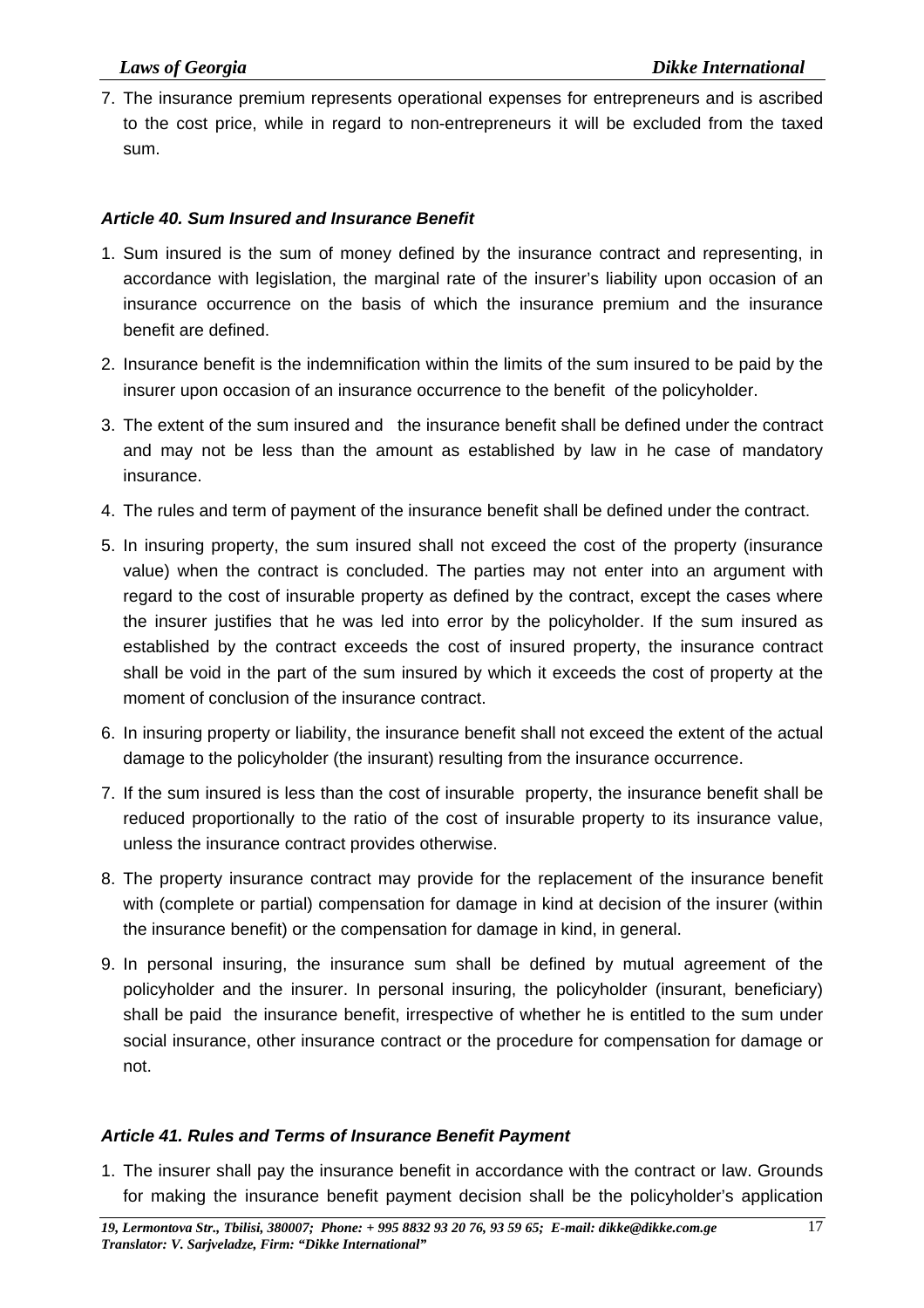and the official survey (survey report), unless the contract or law provides otherwise. The official survey shall be drawn up by the insurer or his assignee. If necessary, the insurer shall be authorized to demand data associated with the insurance occurrence from lawenforcement bodies, medical institutions and other establishments, enterprises and organizations who possess the information concerning the insurance occurrence circumstances. The insurer shall also be authorized to independently clear out causes and circumstances of the insurance occurrences.

- 2. Enterprises, establishments and organizations shall be liable to provide the insurer with the data related to the insurance occurrence at request of the latter, including the data which constitute a trade secret; at the same time, the insurer shall be held responsible for disclosing in any form this secret, except the cases as provided for by law.
- 3. The insurer shall be liable to ensure payment of the insurance benefit in the time stipulated in the contract upon occasion of the insurance occurrence.

#### *Article 42. Refusal to Pay Insurance Benefit*

- 1. The insurer shall be empowered to refuse complete or partial payment of the insurance benefit to the policyholder, if the insurance incident occurred:
- a) through action of the policyholder, the insurant, the beneficiary which facilitated the occurrence of an insurance incident, with the exception of the action effected in the circumstances excluding liability;
- b) through action of the policyholder, the insurant, the beneficiary which by court's decision were regarded as a deliberate crime or administrative offense and which is in the causeand-effect relation with the insurance occurrence;
- c) through military operations and related military events recognized as such by law, unless the contract provides for insurance against war risks.
- 2. The insurer may also refuse to pay the insurance benefit:
- a) if the policyholder provided the insurer with false data on the object of insurance, the insurance occurrence and the circumstances thereof;
- b) if the policyholder deliberately did not take measures upon occurrence of the insurance incident for salvage of the object of insurance;
- c) if, in insuring property, the corresponding damage was compensated to the policyholder by the persons responsible for the damage;
- d) if the policyholder offered resistance to the insurer in clearing up circumstances of the insurance occurrence and in determination of the extent of damage incurred to the object of insurance by the insurance occurrence;
- e) in the cases as prescribed by item 2 of Article 43 of the present Law;
- f) in other cases provided for in Law.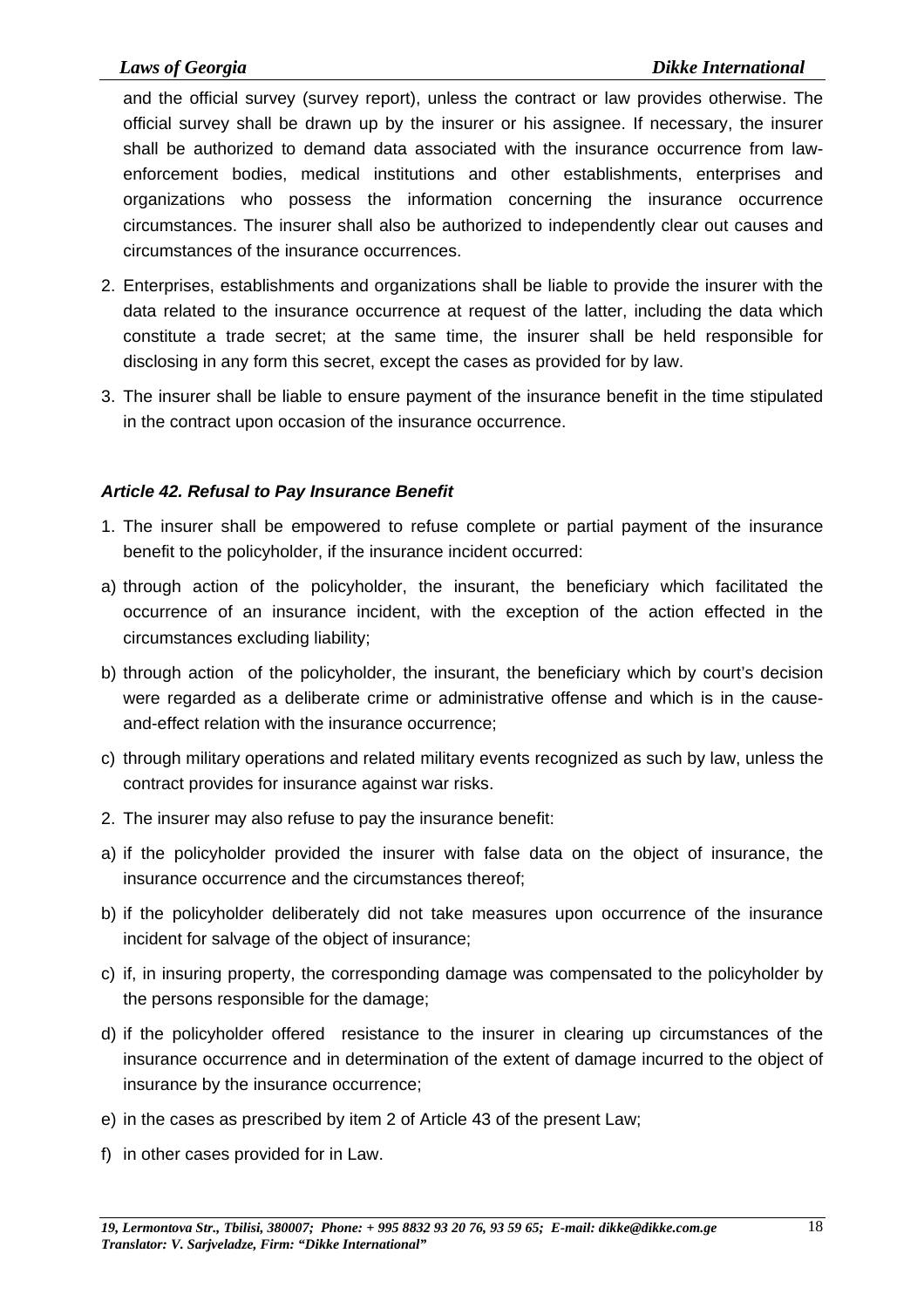- 3. The insurer's release from payment of the insurance benefit to the policyholder on the grounds of illegal action of the latter, as specified in the Law, shall concurrently release the insurer from payment of the insurance benefit to the insurant or the beneficiary.
- 4. The insurance contract may provide for other conditions of refusal to pay the insurance benefit as well, unless they contradict law.
- 5. A decision to refuse to pay the insurance benefit shall be made by the insurer who shall notify the policyholder in writing about the grounds of the refusal with substantiated reasons.
- 6. The insurer's refusal to pay the insurance benefit may be appealed against in court.

#### *Article 43. Right of Recourse*

- 1. The insurer, who during the property insurance paid the insurance benefit, shall have the right of recourse against the person responsible for damage within the insurance benefit. The policyholder (insurant) shall be liable upon receipt of the insurance benefit to transfer all the documents available to him which are necessary for implementing this claim.
- 2. The policyholder's abandonment of the claims and rights of the person responsible for damage which ensure meeting of the claims to him as well as refusal to provide the insurer with the documents required for applying to the right of recourse shall release the insurer from payment of the insurance benefit in the amount which he might have received from the person responsible for damage by way of recourse. The transfer of this right to the insurer may be specified in the insurance contract.
- 3. The policyholder shall be authorized to assign the right of recourse against the person responsible for damage to the insurer in excess of the insurance benefit as well as transfer other rights against the person. The transfer of this right to the insurer may be specified in the insurance contract.
- 4. The policyholder may, upon occurrence of the insurance incident, by permission of the insurer transfer to the latter his rights to the insured property and receive the indemnity in the full amount of the sum insured.

#### *Article 44. Termination of Insurance Contract*

- 1. In addition to instances specified under the Civil Code, an insurance contract will also terminate, if:
- a) the contractor's term has expired;
- b) the insurer has complied with the liabilities assumed under contract towards the policyholder in full;
- c) the insurance object's existence has ceased;
- d) the insurant, who is not the policyholder, has died, unless he was replaced;
- e) the policyholder has failed to pay the full insurance premium or the next insurance premium in due time, unless the contract provides otherwise;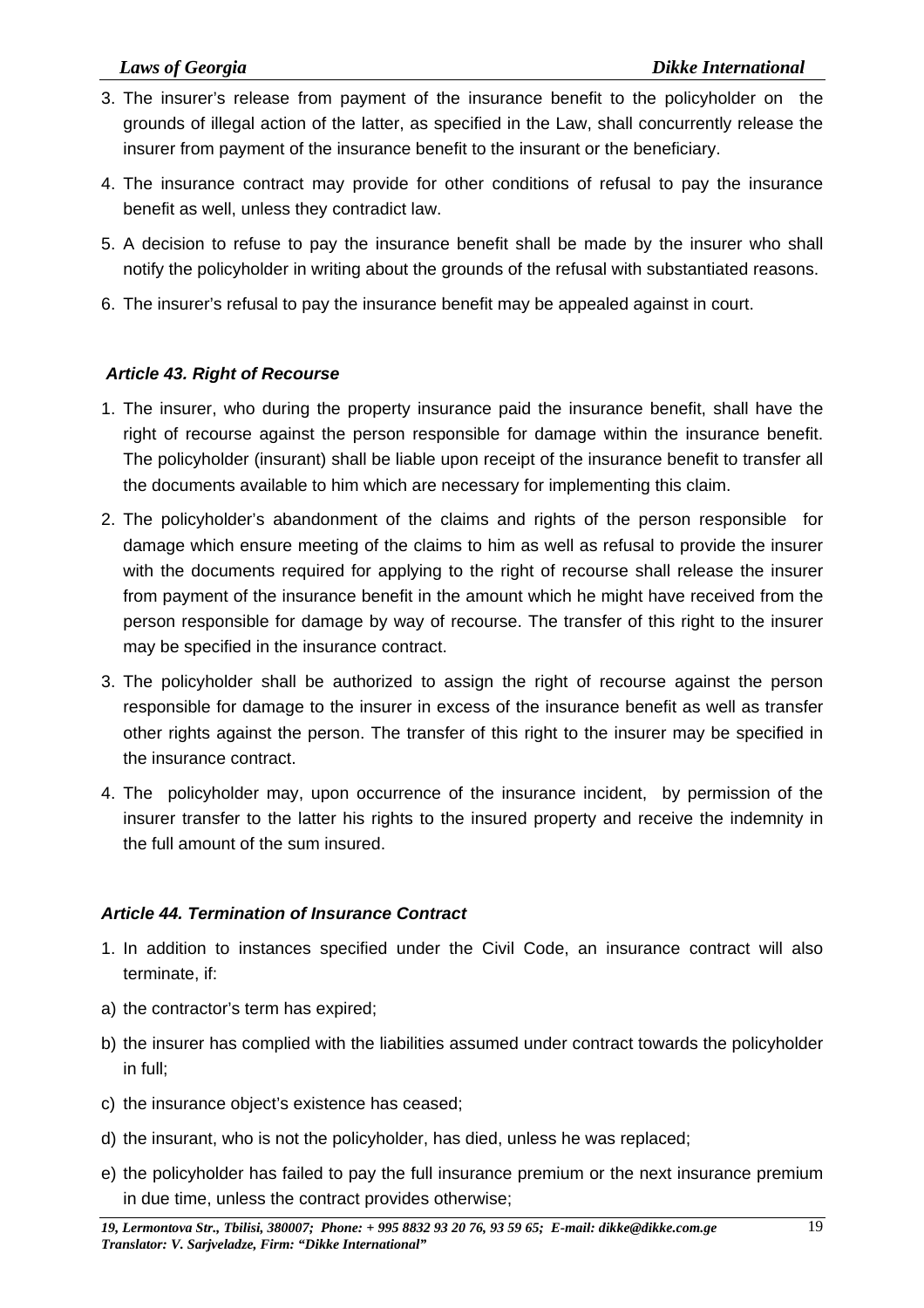- f) the policyholder has alienated the object of insurance because the insurer refused the policyholder's replacement, while the contract or legislation does not provide otherwise;
- g) the insurance contract has been recognized as void by court;
- h) the insurer has gone bankrupt.
- 2. The insurance contract may be terminated before time at request of the policyholder or the insurer if provided for in the contract.
- 3. The parties shall notify each other about their intent to terminate the insurance contract before time in advance of 30 days at least, unless the contract provides otherwise.
- 4. In the case of termination of the insurance contract before time at request of the policyholder, the insurer shall return to the policyholder the paid-in insurance premiums, less the overhead expenses already born by the insurer. If the termination of the insurance contract results from violation of the insurance contract provisions, the insurer shall return the paid-in insurance premium in full.
- 5. In the case of termination of the insurance contract before time at request of the insurer, the insurer shall be obliged to return to the policyholder the paid-in insurance premiums born him in full, less the expenses born. If the policyholder's demand for terminating the insurance contact is stipulated by the insurer's violation of the insurance contract, the insurer's violation of the insurance contract, the insurer shall return the insurance premiums of the corresponding remaining insurance time, less the expenses born.

#### *Article 45. Void of Insurance Contract*

- 1. In addition to general principles of void of transactions stipulated in the Civil Code, an insurance contract will be void from the date of its conclusion, if:
- a) in concluding the contract, the object of insurance did not exist;
- b) the object of insurance is the illegal interest of the policyholder;
- c) the object of insurance is the property which is subject to seizure on he basis of the respective, lawful and effective decision of the court;
- d) the object of insurance is the property acquired in he criminal way, or which is being used for criminal activity;
- e) the insurance occurrence is an event which occasion is devoid of the signs of possibility or fortuity (item 3 of Article 38 of this Law) and which occasion is objective and inevitable of which the parties or the policyholder - in the worst - were aware beforehand;
- f) in concluding the agreement, the policyholder was guided by the principle of deriving illegal profit;
- g) the insurance contract was concluded after the insurance occurrence.

#### *Article 46. Replacement of Policyholder*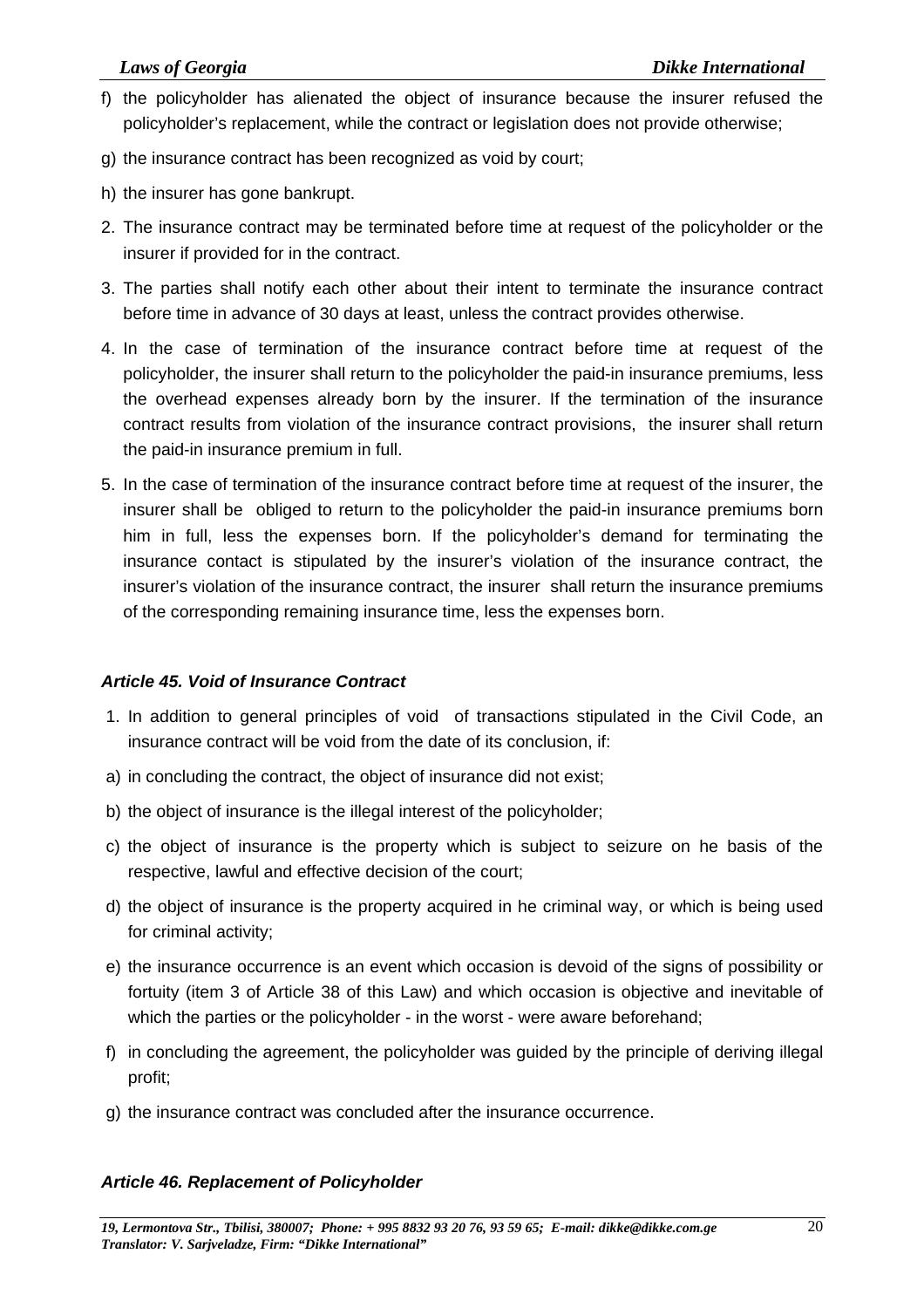- 1. Upon the death of the policyholder who concluded the property insurance contract, his rights and liabilities shall be transferred to the persons inheriting the property. In other cases of the property transfer, the rights and liabilities of the policyholder will transfer to a new owner, unless the contract or legislation provides otherwise.
- 2. Upon the death of the policyholder who concluded the personal insurance contract to the benefit of the insurant, the rights and liabilities stipulated in the contract shall be transferred to he insurant with the latter's consent.
- 3. If during the contract's validity the policyholder is declared insolvent by court, his rights and liabilities shall be transferred to his trustee, concurrently the liability insurance for the third party shall be terminated as soon as the citizen is declared insolvent.
- 4. In reorganizing the policyholder as a legal person within the insurance contract's validity, his rights and liabilities shall, with the insurer's consent, be transferred to the respective successor in title under the procedure established by law.

#### *Article 47. Replacement of Insurant*

- 1. In insuring civil liability, where insured is liability of the person who is not the policyholder, the policyholder may at any time prior to the insurance occurrence replace the insurant with other person. The insurer shall be notified thereupon, unless the contract provides otherwise.
- 2. The insurer, who is not the policyholder and who is indicated in the personal or property insurance contract, may be replaced with other person only subject to the insurant's and the policyholder's consent.
- 3. If the third party's insurance proceeds from the mandatory insurance legislation, the replacement of the insurant shall be effected under the procedure established by said legislation and the legislation-based contract.

#### *Article 48. Replacement of Beneficiary*

- 1. The policyholder shall, at the insurant's request, be authorized on the basis of the advance written notification at any time prior to the occasion of an insurance occurrence to replace with another person the indicated in he insurance contract beneficiary who is not the policyholder.
- 2. The policyholder may not be replaced with another person after fulfilling certain liabilities as stipulated in the insurance contract existing between the insurant and the beneficiary as well as after the beneficiary has lodged an insurance claim to the insurer.

#### *Article 49. Double (Multilateral) Insurance*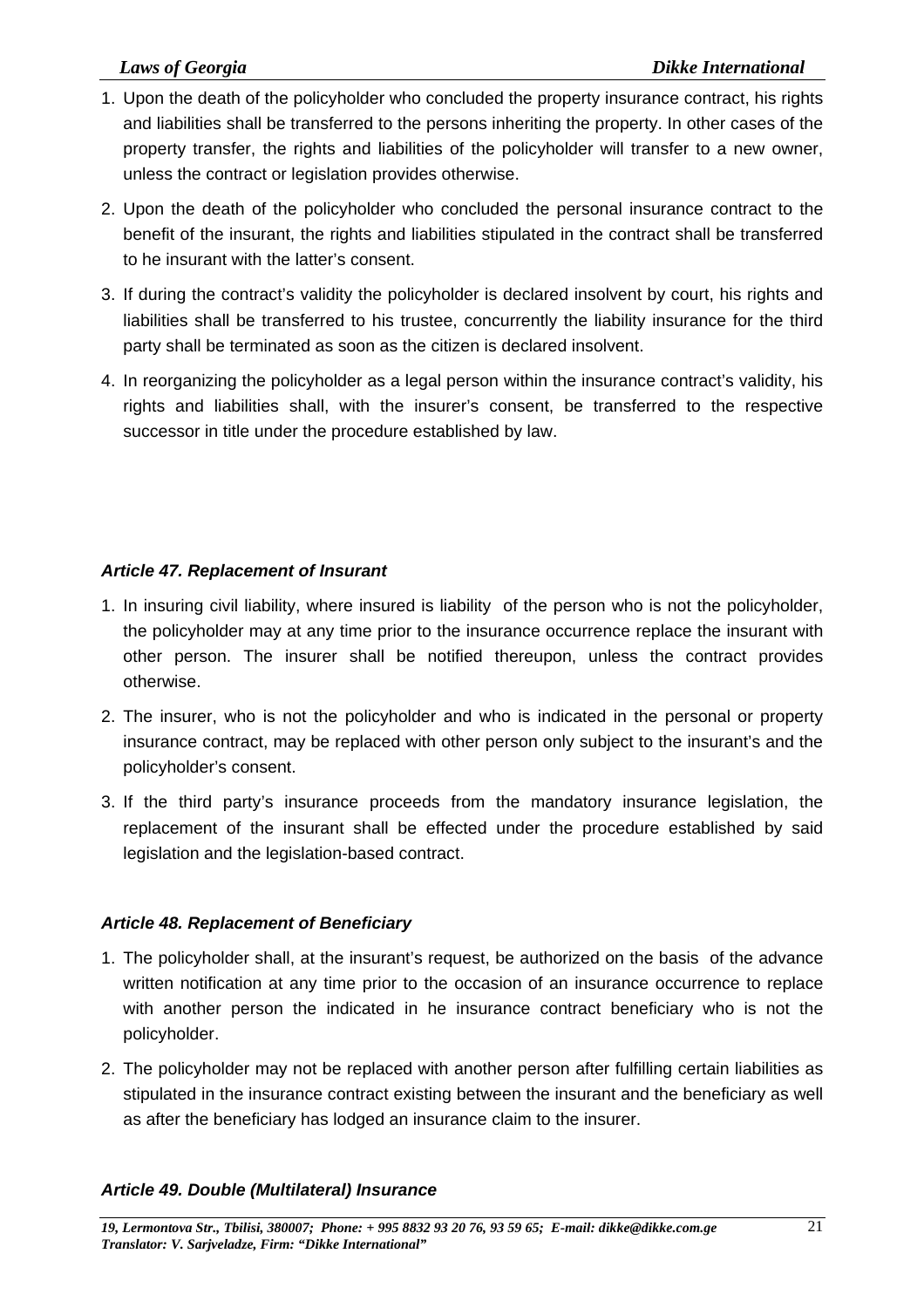- 1. Double insurance is insurance of one and the same object with one or several insurers, where the total amount of the sum insured exceeds the insurance value.
- 2. In the case of double property insurance, both insurers shall pay out to the policyholder the insurance benefit pursuant to the contract concluded with him, however the total amount of the insurance benefit to be received by the policyholder from both insurers shall not exceed the actual damage.
- 3. The policyholder shall be authorized to receive within the extent of the sum insured as stipulated in the contact concluded with the insurer the insurance benefit from any insurer. Where the received insurance benefit does not cover the actual damage, the policyholder shall be authorized to receive the remaining sum from another insurer.
- 4. The insurer, who is completely or partially released from payment of the insurance benefit for the reason that the damage has been compensated by other insurer, shall be obliged at request of the policyholder to return to the latter the corresponding part of the insurance premiums, less the expenses born.
- 5. In the case of double insurance of one and the same object of insurance with different insurers, the insurance liability upon occurrence of an insurance incident shall be assigned to the insurer whose contract covers the occurred insurance incident.
- 6. In the case of double personal insurance, each insurer shall, independently from one another, perform his insurance liability before the policyholder, irrespective of the fact that other insurers also perform the same liability.

#### *Article 50. Collective Insurance*

- 1. In the case of collective insurance, one contract covers several insurants.
- 2. Collective insurance may be either personal or property, personalized or depersonalized, and cover a certain category of persons.
- 3. In he case of depersonalized insurance, the circle of policyholders shall be so concretized in the insurance contact as may be necessary for individualization of the insurance occurrence and establishment of the consequences thereof.
- 4. A collective insurance employer may insure his employees only on the basis of a personal insurance contract.

### *Article 51. Coinsurance*

- 1. The object of insurance may be insured by several insurers under one contract (coinsurance). At the same time, the contract must indicate the rights and liabilities of all the insurers according to their share in the insured risk.
- 2. Coinsurers may enter into a contract pursuant to which one of them the leader of coinsurers - shall represent all the coinsurers in relations with the policyholders. At the same time, the leader of coinsurers shall be responsible for insurance only within his share.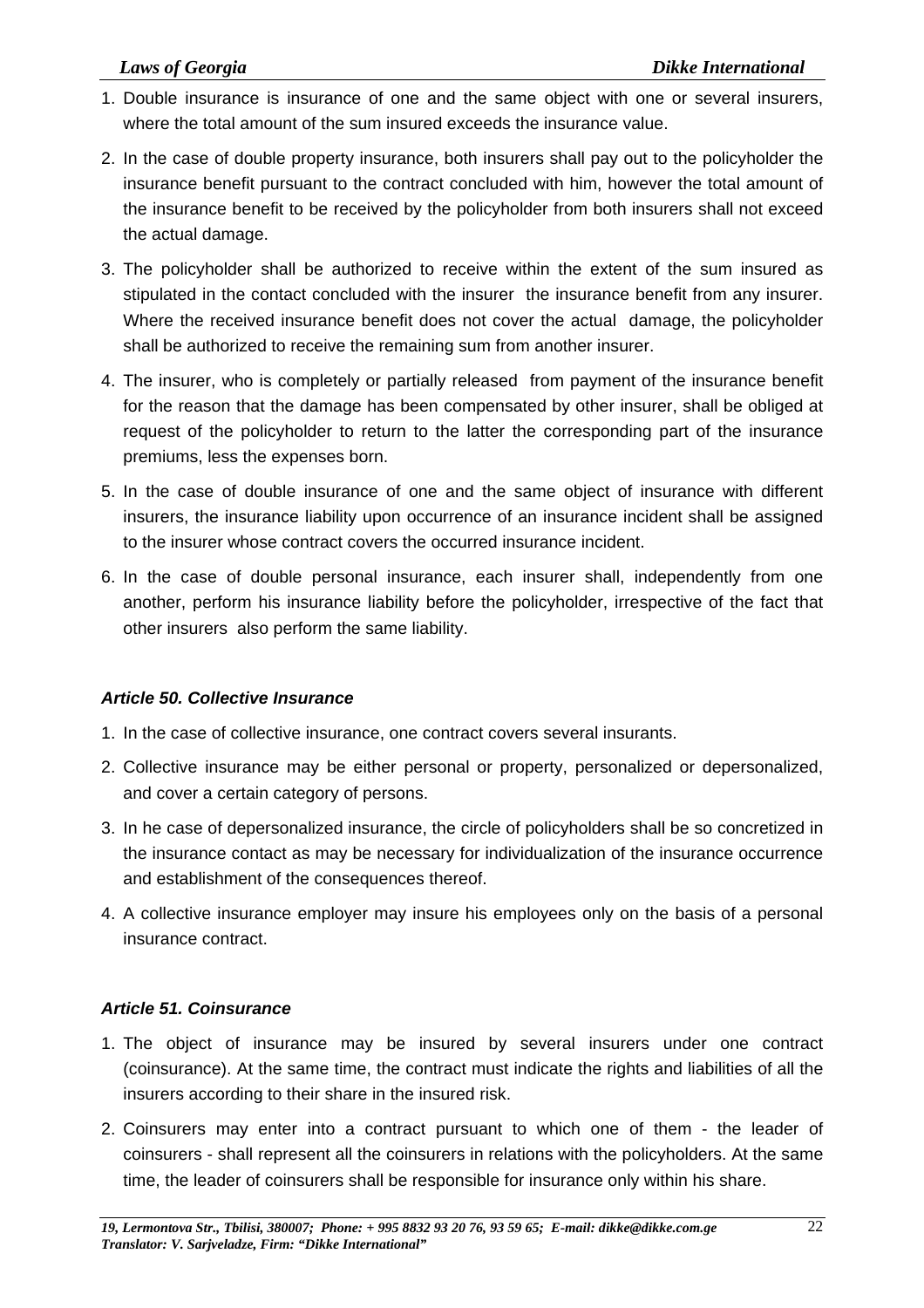#### *Article 52. Insurance Unions and Partnerships*

- 1. Insurers may establish unions (associations) with the purpose of coordination of the activities thereof, protection of their members' interests and accomplishment of joint programmes, unless it contradicts legislation.
- 2. Unions of insurers are public organizations and are not authorized to directly carry out insurance activity.
- 3. Following the state registration of unions, they shall notify so to the State insurance supervision service of Georgia.
- 4. Insurers may set up contractual associations (partnerships) which are not legal persons and operate on the basis of joint liability of the contractual association members in accordance with the liabilities assumed under the contract.

#### *Article 53. Reinsurance*

- 1. Insurer has the right for complete or partial performance of his liabilities towards the policyholder, for ensuring the risk cover from other insurers (reinsurers) by means of reinsurance.
- 2. Insurer, despite the concluded reinsurance contract, is responsible before he policyholder with the whole extent of the insurance contract.
- 3. Terms of reinsurance are defined under the contract concluded between the insurer and the reinsurer. The reinsurance contract shall meet the requirements associated with the insurance contract which are stipulated in this Law.
- 4. The reinsurance of risk, both in Georgia and foreign insurance institutions, is possible under the Law-established procedure.
- 5. Per the purpose of organization of reinsurance, insurers may, on the basis of joint activity contract, unite into reinsurance partnership.
- 6. The reinsurance of risks in possible with both the Georgian and foreign insurers (reinsurers) under the Law-established procedure.

### *Article 54. Consideration of Disputes Arising from Insurance Contract*

All disputes concerning the insurance contract or arising from it shall be considered by court in accordance with the procedure established under Law.

### *Article 55. Validity of Articles 32-54*

Upon the entry into force of the new Civil Code of Georgia Articles 32 to 54 shall become invalid.